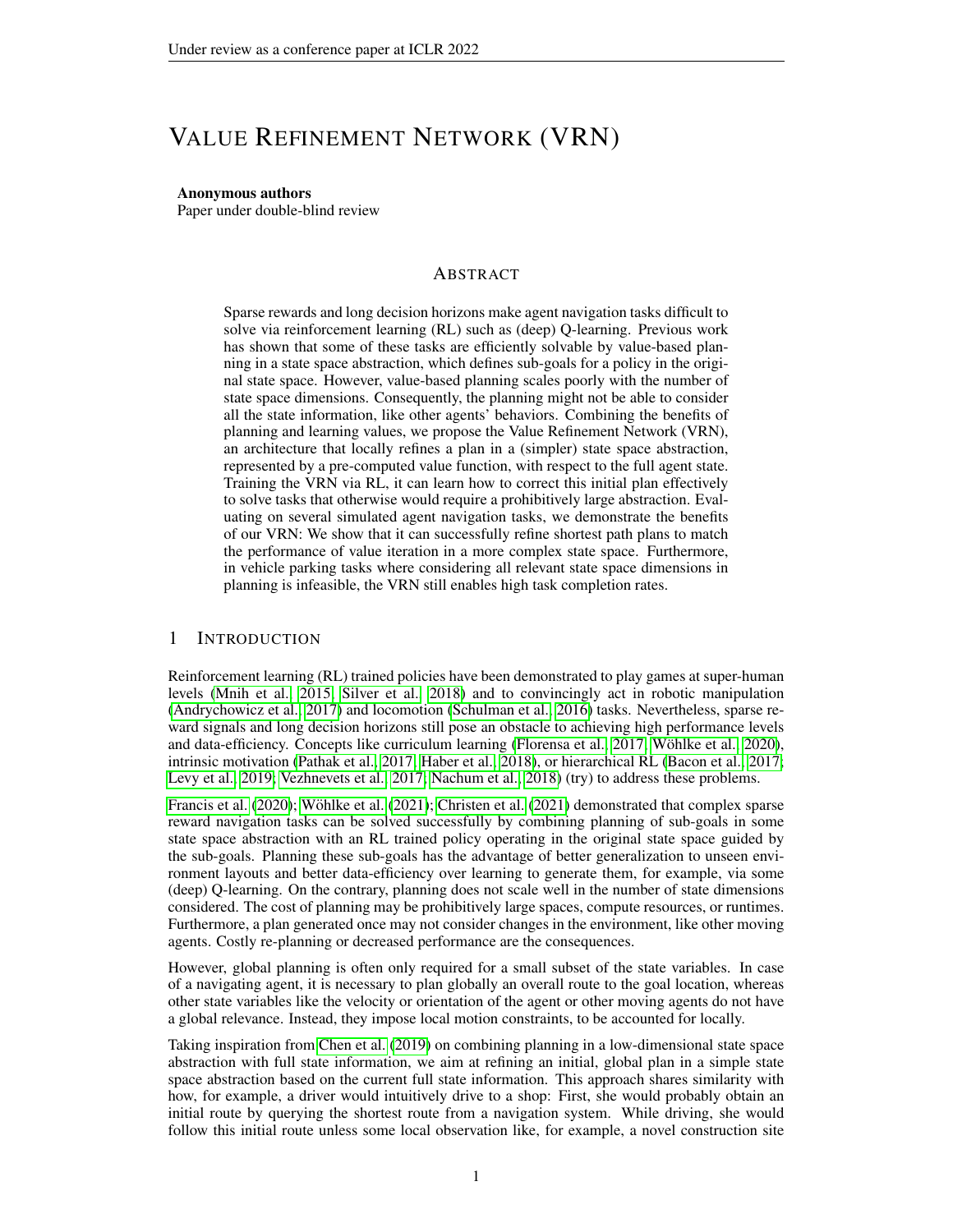blocking the road imposes a local constraint on the route. According to this latest information, the driver adjusts her route by taking a turn to avoid the situation. In summary, she effectively locally refined the initial route plan using the full amount of information available to her in the very moment.

This work proposes a novel neural network, the Value Refinement Network (VRN), which implements this promising strategy to solve navigation tasks by locally refining an initial, simple (shortest path) plan. Similar to other works [\(Ichter et al., 2018;](#page-9-10) [Tamar et al., 2016;](#page-10-6) [Lee et al., 2018\)](#page-9-11), we assume a discrete layout map given, which allows for easy computation of value maps reflecting shortest paths. During navigation, our VRN locally refines this value "prior" by passing a local crop of it and the layout alongside full (continuous) agent state information through a suitable network architecture whose parameters are updated via RL. This way, we combine the benefits of planning and learning value functions: The generalization to unseen environments and sample-efficiency of planning and the handling of high-dimensional state spaces by learning the local refinement.

In summary, the key contribution of this work is the Value Refinement Network (VRN) architecture. Evaluating on difficult agent navigation tasks, we empirically prove the following hypotheses:

*H.1: The local refinement of a simple initial value function learned by our VRN can match the performance of computationally more costly planning in a significantly more detailed state space.*

*H.2: Our VRN can successfully incorporate current state information to maintain high performance in the face of a dynamically changing environment, without the necessity of re-planning.*

# 2 RELATED WORK

A group of well-known approaches to incorporate planning operations into policy learning are the differentiable planning modules [Tamar et al.](#page-10-6) [\(2016\)](#page-10-6); [Nardelli et al.](#page-9-12) [\(2019\)](#page-9-12); [Lee et al.](#page-9-11) [\(2018\)](#page-9-11): These recurrent neural network architectures are capable of learning to approximately perform value-based planning via backpropagation. Requiring a discrete, grid map input of the environment, differentiable planners are primarily demonstrated on low-dimensional (2D) discrete state and action space maze navigation tasks. The (M)VProp architecture of [Nardelli et al.](#page-9-12) [\(2019\)](#page-9-12) is specifically designed for RL training but struggles to handle non-holonomic agent dynamics (Wöhlke et al., 2021). While (M)VProp has been shown to be able to handle dynamically changing environments in [Nardelli et al.](#page-9-12) [\(2019\)](#page-9-12), this setting requires repeated re-planning, which forced the authors to reduce the training map size. On larger problem sizes, planning is more expensive and repeated re-planning in dynamic environments becomes infeasible. We, instead, aim at developing a method that does not require global re-planning, and therefore can handle larger state spaces, including dynamic elements.

Differentiable planning modules work well in discrete state and action spaces. Continuous state and action spaces have been effectively addressed by hierarchically combining some form of high-level sub-goal planning with a low-level policy operating in the original spaces. [Francis et al.](#page-9-7) [\(2020\)](#page-9-7) use a sampling-based probabilistic roadmap (PRM) planner to set waypoints for an RL trained control policy. [Christen et al.](#page-9-8) [\(2021\)](#page-10-5) (HiDe) and Wöhlke et al. (2021) (VI-RL) apply value-based sub-goal planning in a discrete (grid-like) high-level abstraction of selected components of the continuous state space. While [Christen et al.](#page-9-8) [\(2021\)](#page-10-5) use an (M)VProp, Wöhlke et al. (2021) employ (exact) value iteration with a learned high-level transition model. With increasing complexity of the original continuous state space, more state components need to be considered in the high-level planning, in order to generate good sub-goals. Unfortunately, especially value-based planning does not scale well memory- and runtime-wise with the number of state dimensions considered. We aim at reducing the necessary level of detail of the high-level planning by applying some local refinement later on.

The idea of integrating full state information into plans in a lower-dimensional space is also pursued in the sampling-based NEXT planner of [Chen et al.](#page-9-9) [\(2019\)](#page-9-9). In order to choose the next continuous state for tree expansion, this approach uses an attention-based architecture that maps the state into a discrete latent space, which is then processed by a differential planning module. However, similar to the differentiable planning modules, it can handle dynamically changing environments only by repeated re-planning.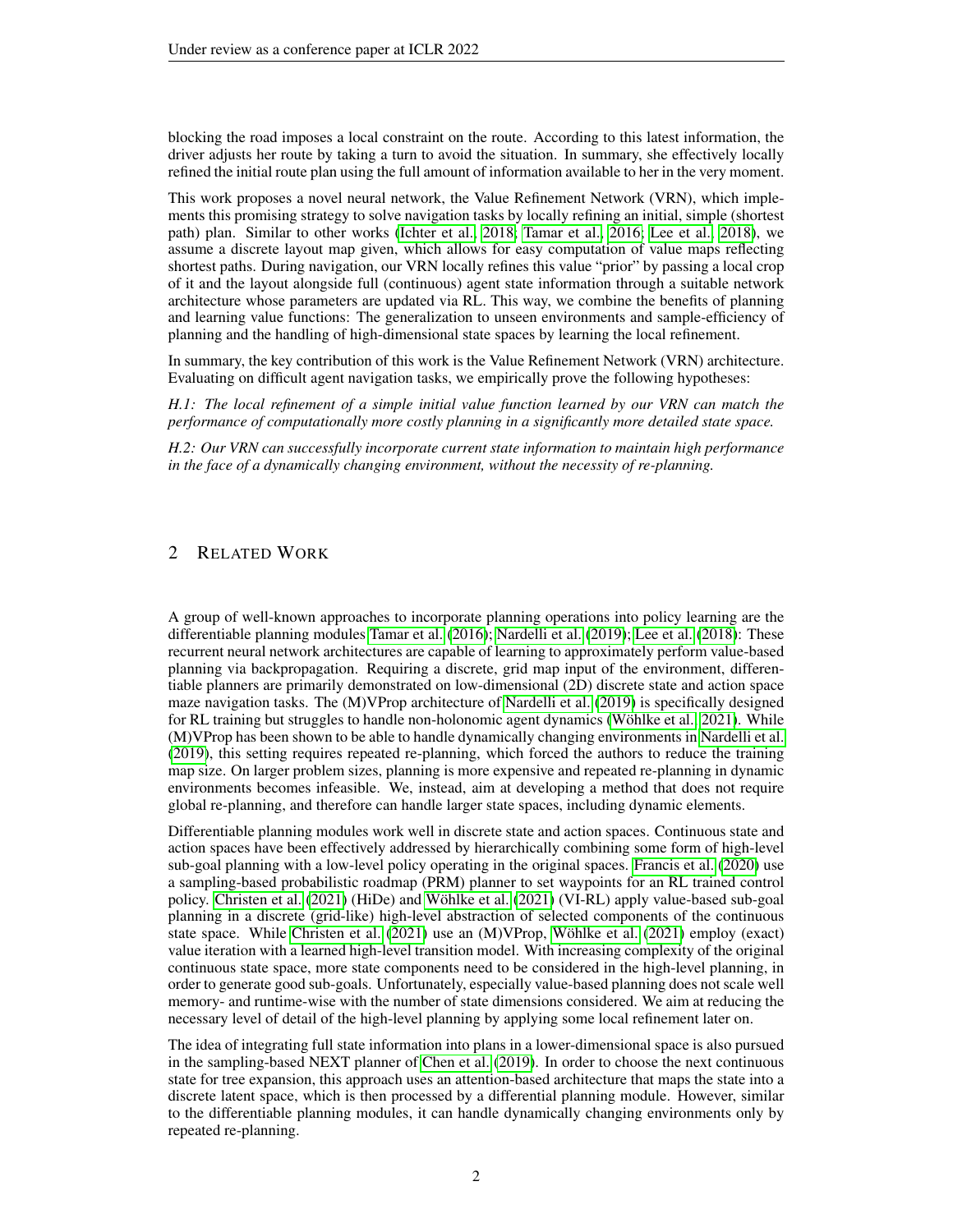# 3 PROBLEM STATEMENT

In this work, we consider a distribution of Markov Decision Processes (MDPs)  $M$  that share the same state space  $S \subseteq \mathbb{R}^n$  and action space  $A \subseteq \mathbb{R}^u$ . We can sample specific MDPs  $m = (S, A, \mathcal{P}_m, r_m, S_{0,m}, \gamma, T)$  that for example represent different (maze) environment layouts. Start states  $s_{0,m}$  are sampled from the MDP specific start distribution  $S_{0,m} \subseteq S$ . The goaldependent (sparse) reward function is of the following form:  $r(s, g_m) = \mathbb{I}_{d(s, g_m) \leq \epsilon}$  with goal states  $g_m$  sampled from a goal distribution  $\mathcal{S}_{g,m} \subseteq \mathcal{S}$  and  $d(\cdot, \cdot)$  being some distance measure.  $\mathcal{P}_m$ are the MDP specific transition dynamics that model the transition from a state  $s$  to the next state  $s'$ given as a result of action a.  $\gamma$  is the discount factor and T the time horizon.

The overall objective is to find a policy  $\omega$  that maximizes the expected returns under the distribution of MDPs, the goal and initial state distributions, and the dynamics:

<span id="page-2-1"></span>
$$
\max_{\omega} \mathbb{E}_{m \sim \mathcal{M}, s_{0, m} \sim \mathcal{S}_{0, m}, g_{m} \sim \mathcal{S}_{g, m}, \mathcal{P}_{m}} \left[ \sum_{t=0}^{T} \gamma^{t} r\left(s_{t}, g_{m}\right) \right]
$$
(1)

State Space Abstraction: Similar to Wöhlke et al. [\(2021\)](#page-10-5), we assume that there exists a finite state space  $\mathcal Z$  that abstracts the original, not necessarily finite, state space  $\mathcal S$ . We assume that  $\mathcal Z$  is much smaller than  $S, |Z| \ll |S|$ , and that there exists a known mapping  $z = f_{Z}(s)$  that defines the abstraction. Also, we assume that the neighbors  $\mathcal{N}(z)$  of any abstract state z are known and that  $\mathcal{N}(z) \subset \mathcal{Z}$  contains at least all abstract states directly reachable from z. For this work, we specifically assume  $Z$  to be a regular 2D grid, which fulfills the aforementioned assumptions. In case of continuous state space agent navigation, the state space abstraction  $Z$  may results from discretization of the continuous  $x$ - and  $y$ -coordinates according to a chosen resolution.

### <span id="page-2-2"></span>4 MOTIVATING EXAMPLE

As a motivating example of why the approach of locally refining values can be effective, consider the following  $25 \times 25$  grid-world maze navigation task with discrete states and actions. In addition to the  $x$ - and  $y$ -coordinate, we augment the agent state by an orientation component that can attain eight different values: 'North', 'North-East', 'East', 'South-East', 'South', 'South-West', 'West', and 'North-West'. Similar to the standard grid-world, the agent's actions correspond to the neighboring tiles. However, an action is only executed if the direction of the target tile deviates from the agent's orientation by maximum one unit. For example, in orientation 'North', only the actions 'North-West', 'North', and 'North-East' will be executed. As a result, the agent changes its orientation to the navigation direction and subsequently moves to the target tile, unless it is occupied. Maze layouts are randomly generated. An exemplary generation is shown to the right, in Fig. [1.](#page-2-0) The generation process ensures that corridors are at least five tiles wide, in order to give the agent the opportunity to turn. Start and goal states are chosen at random from 16 different options uniformly distributed

<span id="page-2-0"></span>

Figure 1: Exemplary maze layout generation; potential starts and goals shown in blue; reaching the goal tile results in a sparse reward of one

across the maze, which are shown in blue in Fig. [1.](#page-2-0) The time horizon for navigating the maze is set to  $T = 100$ .

We now demonstrate that the local refinement strategies we want to explore can effectively solve this navigation task. Utilizing our knowledge about the exact agent dynamics we can apply value iteration (VI) to the navigation, which we denote "VI 3D". Table [1](#page-3-0) shows the success rate of navigating the maze with a greedy policy using the respective value iteration variant. Without any surprise, "VI 3D" results in an optimal policy for the task. However, 3D VI is costly memory- and compute-wise. We can also ignore the agent orientation and perform value iteration only with respect to the agent's position ("VI 2D"). As the underlying transition model neglects the motion constraints imposed by the orientation, the success rate is as low as  $25.7\%$ .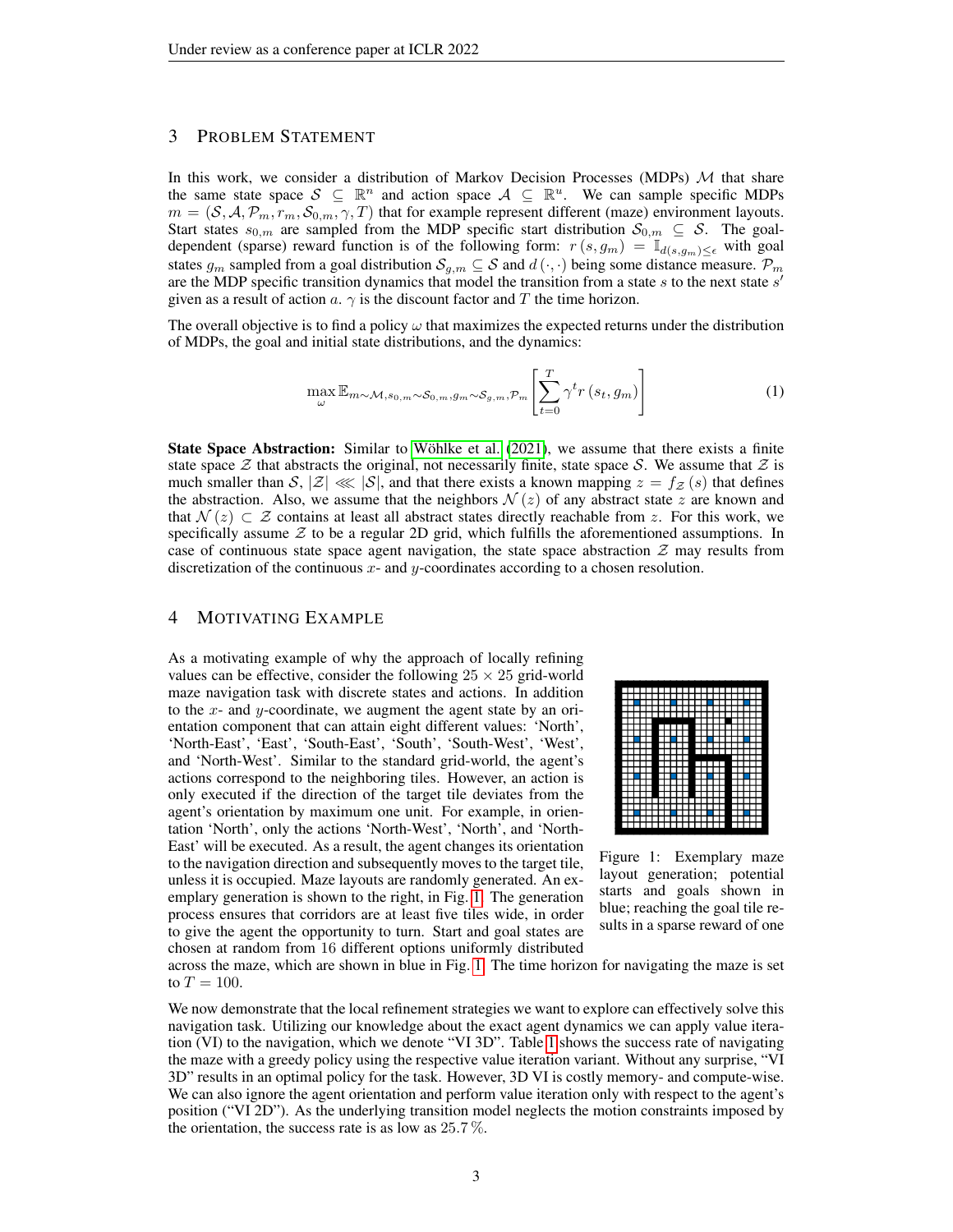In the following, we will show that these sub-optimal but simple and cheap to obtain 2D plans only need slight local adjustments, accounting for the motion constraints, to become effective. First, observe that we can use the value function obtained from "VI 2D" as initialization for 3D value iteration by repeating it along the orientation dimension. As a basic result from [Bellman](#page-9-13) [\(1957\)](#page-9-13) we know that repeatedly applying VI with the exact (3D) transition model to this initialization will result in convergence to the exact 3D value function. Yet, let us observe the performance of plans resulting from the first  $k$  iterations of the 3D value iterations in Tab [1.](#page-3-0) Applying few iterations of 3D VI corresponds to a local refinement of the 2D value "prior", looking  $k$  steps ahead with the true transition dynam-

<span id="page-3-0"></span>Table 1: Local value refinement example

| Method                 | <b>Success rate</b><br>(mean $\pm$ std;<br>10 seeds) |
|------------------------|------------------------------------------------------|
| VI 2D                  | $0.257 \pm 0.057$                                    |
| $VI 2D + 1$ iter 3D    | $0.751\pm0.037$                                      |
| $VI 2D + 2$ iters 3D   | $0.909\pm0.013$                                      |
| $VI$ 2D + 3 iters 3D   | $0.965\pm0.018$                                      |
| $VI$ 2D + 5 iters 3D   | $0.989 \pm 0.012$                                    |
| $VI 2D + 10$ iters 3D  | $0.995\pm0.005$                                      |
| $VI 2D + 100$ iters 3D | $1.000 \pm 0.000$                                    |
| VI 3D                  | $1.000 \pm 0.000$                                    |

ics. The results show that already very few 3D VI iterations result in a close to optimal 3D value function, achieving 96.5 % success rate with  $k = 3$ . Increasing k towards 100, which is the set maximum for "VI 3D", the refinement converges to 100 % success rate, as expected.

Of course, performing exact value iteration steps will hardly be possible in practical applications because the transition model might be unknown or because the task features continuous state components. However, this example demonstrates that local refinements of a value function of a simplified state space representation can sufficiently solve a task. In the following section, we will utilize this observation and introduce a novel neural network that can learn to perform this refinement.

### 5 VALUE REFINEMENT NETWORK (VRN)

We will now propose a neural network architecture, the Value Refinement Network (VRN), which is a learned refinement operator taking the place of applying a few value iterations with the exact transition model to the initial value function "prior". First, we present the architecture of our VRN in Sec. [5.1,](#page-3-1) then explain how to employ it in a (hierarchical) policy architecture in Sec. [5.2,](#page-4-0) and finally shed light on the training procedure in Sec. [5.3.](#page-4-1)

As a prerequisite of our value refinement, we need access to an initial (2D) value function "prior"  $V_p(s) = V_z(f_z(s))$  in the abstract state space Z. In practice, we obtain it via value iteration with an optimistic transition model, similar as in the VI-RL OM approach in Wöhlke et al. [\(2021\)](#page-10-5). Using our VRN, we refine this "prior" to state-action values  $Q(s, a)$ . Please note that both, the value "prior" as well as the refined values, depend on the MDP goal state  $g_m: V_p(s, g_m)$  and  $Q(s, a, g_m)$ . For simplicity of notation, we omit this goal-dependency throughout the rest of this work.

#### <span id="page-3-1"></span>5.1 ARCHITECTURE

The value refinement network (VRN) is implemented as a convolutional neural network architecture consisting of convolutional and fully-connected layers with a distinct input representation  $I$ . With the network parameters denoting as  $\psi$ , the VRN implements the function  $\overline{Q}(s, \cdot) = f_{\psi}(\mathcal{I}) =$  $f_{\psi}\left(\widehat{V}_p^z,s,\left(\widehat{\Phi}^z\right)\right)$ , outputting a vector of refined values for all actions a. The network input  $\mathcal I$ consists of the following components:

- $\hat{V}_p^z$ , a local  $(k_c \times k_c)$  crop of the value "prior"  $V_p$ , centered on the current abstract state  $z = f_{\mathcal{Z}}(s).$
- One additional input channel each for potentially any component (or only a subset thereof) of the current state vector  $s$ . The respective numerical value of state component  $s_i$  is broadcasted across the entire corresponding input channel.
- Optionally, a local  $(k_c \times k_c)$  crop  $\widehat{\Phi}^z$  of a layout map for the abstract state space  $\mathcal{Z}$ , e.g. indicating obstacles, centered on the current abstract state z. This discrete layout map  $\Phi$ of the environment is similar to the assumed prior knowledge in other works [\(Tamar et al.,](#page-10-6) [2016;](#page-10-6) [Nardelli et al., 2019;](#page-9-12) [Christen et al., 2021;](#page-9-8) [Wohlke et al., 2021\)](#page-10-5). ¨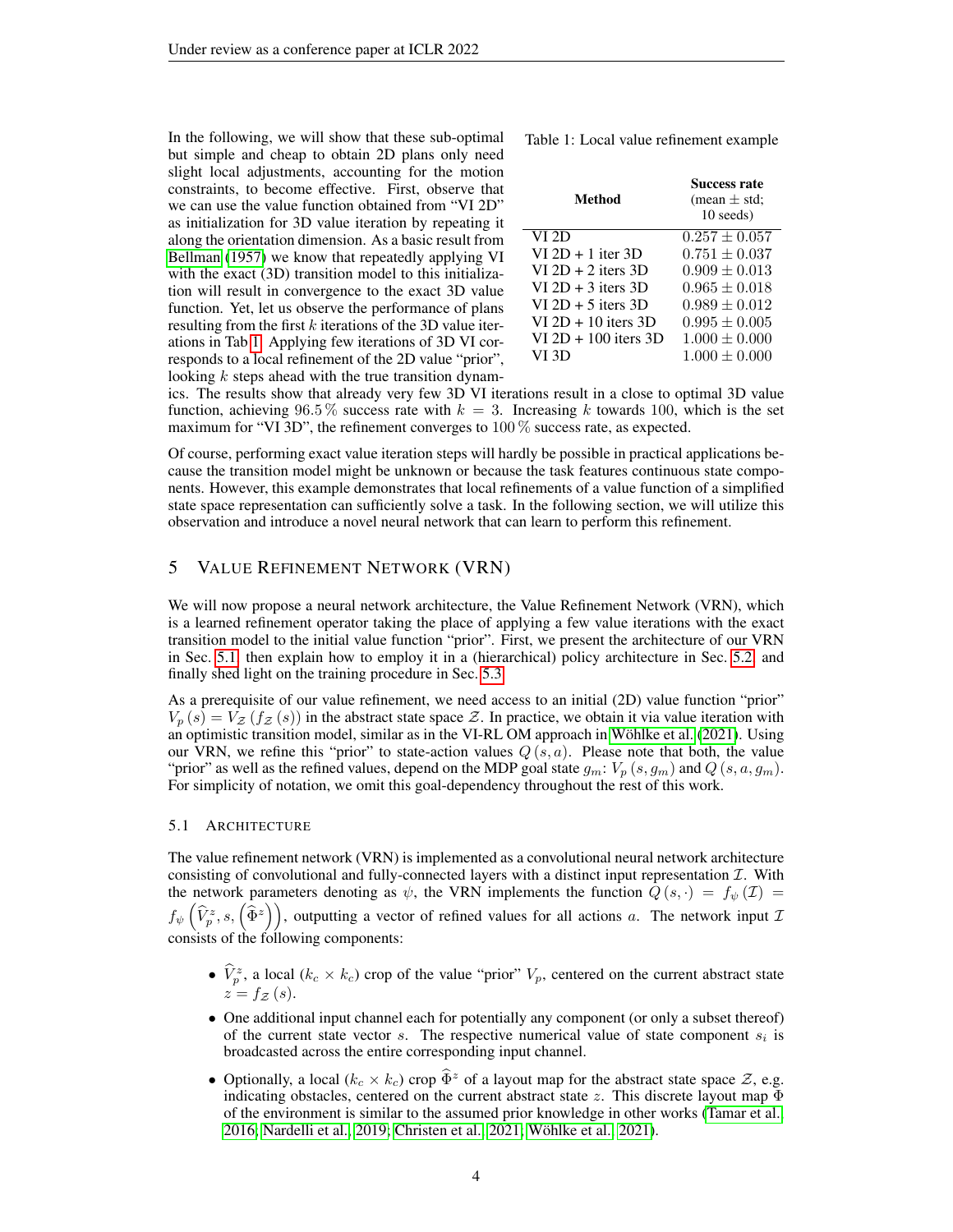<span id="page-4-2"></span>

Figure 2: VRN architecture and input representation example (agent navigation): The first input channel is a  $k_c \times k_c$  (with  $k_c = 7$ ) crop  $\hat{V}_p^z$  of the value "prior"  $V_p$ , centered on the current abstract (high-level) state z of the agent. Given a discretized  $(x, y)$  map  $\Phi$  of the environment, indicating (static) obstacles, a  $k_c \times k_c$  crop  $\widehat{\Phi}^z$ , centered on z, forms the second input channel. Additional input channels are formed by selecting components  $s_i$  of the full (continuous) agent state s and inserting the value into every cell of the corresponding input channel (exemplarily implied for  $s_3$  and  $s_4$ ). Such state components  $s_i$  are, for example, the velocity of the agent in x and y and/or the sine and cosine of the agent orientation. Together, the input channels form the network input  $\mathcal I$  provided to the VRN. The Value Refinement Network is implemented as a convolutional neural network (CNN) composed of some convolutional layers followed up by some fully-connected layers to compute the network output  $Q(s, \cdot)$ , a vector of refined state-action values.

Figure [2](#page-4-2) shows an exemplary realization of the VRN and its input representation  $\mathcal I$  as it could be used, for example, in an agent navigation task.

#### <span id="page-4-0"></span>5.2 (HIERARCHICAL) POLICY USING A VRN

Based on the refined values, we can select actions a using an  $(\epsilon$ -)greedy policy:

$$
\omega_{\psi}(a|s, V_p) := \arg \max_{a} Q(s, a) = \arg \max_{a} f_{\psi}\left(\widehat{V}_p^z, s, \left(\widehat{\Phi}^z\right)\right)
$$
(2)

For continuous (state and) action spaces, we can employ our VRN as part of the high-level sub-goal planning of a hierarchical policy architecture similar to the VI-RL architecture proposed by Wöhlke [et al.](#page-10-5) [\(2021\)](#page-10-5). In this case, we have  $\omega_{\psi}(z_q|s, V_p)$  with  $z_q$  being high-level sub-goals: The abstract (high-level) state  $z_q \in \mathcal{N}(z)$  with the highest refined value serves as sub-goal for a low-level policy  $\pi_{\theta}(a|s, f_{\tau}(z_g, s))$ . We assume to have access to a function  $f_{\tau}(z_g, s)$  that transforms the abstract sub-goal  $z_q$  into a (low-level) continuous target vector  $\tau$  with respect to the current state s.

#### <span id="page-4-1"></span>5.3 TRAINING

Overall, we want to optimize the objective shown in Eq. [1](#page-2-1) with respect to the parameters  $\psi$  of the VRN (and optionally the parameters  $\theta$  of a potential low-level policy in a hierarchical policy architecture):

$$
\max_{\psi,(\theta)} \mathbb{E}_{m \sim \mathcal{M}, s_{0,m} \sim \mathcal{S}_{0,m}, g_m \sim \mathcal{S}_{g,m}, \mathcal{P}_m} \left[ \sum_{t=0}^T \gamma^t r(s_t, g_m) \right]
$$
(3)

The VRN parameters  $\psi$  are optimized via double DQN [\(Van Hasselt et al., 2016\)](#page-10-7) using Hindsight Experience Replay (HER) [\(Andrychowicz et al., 2017\)](#page-9-1) with, depending on the environment, the 'final' or the 'future' strategy.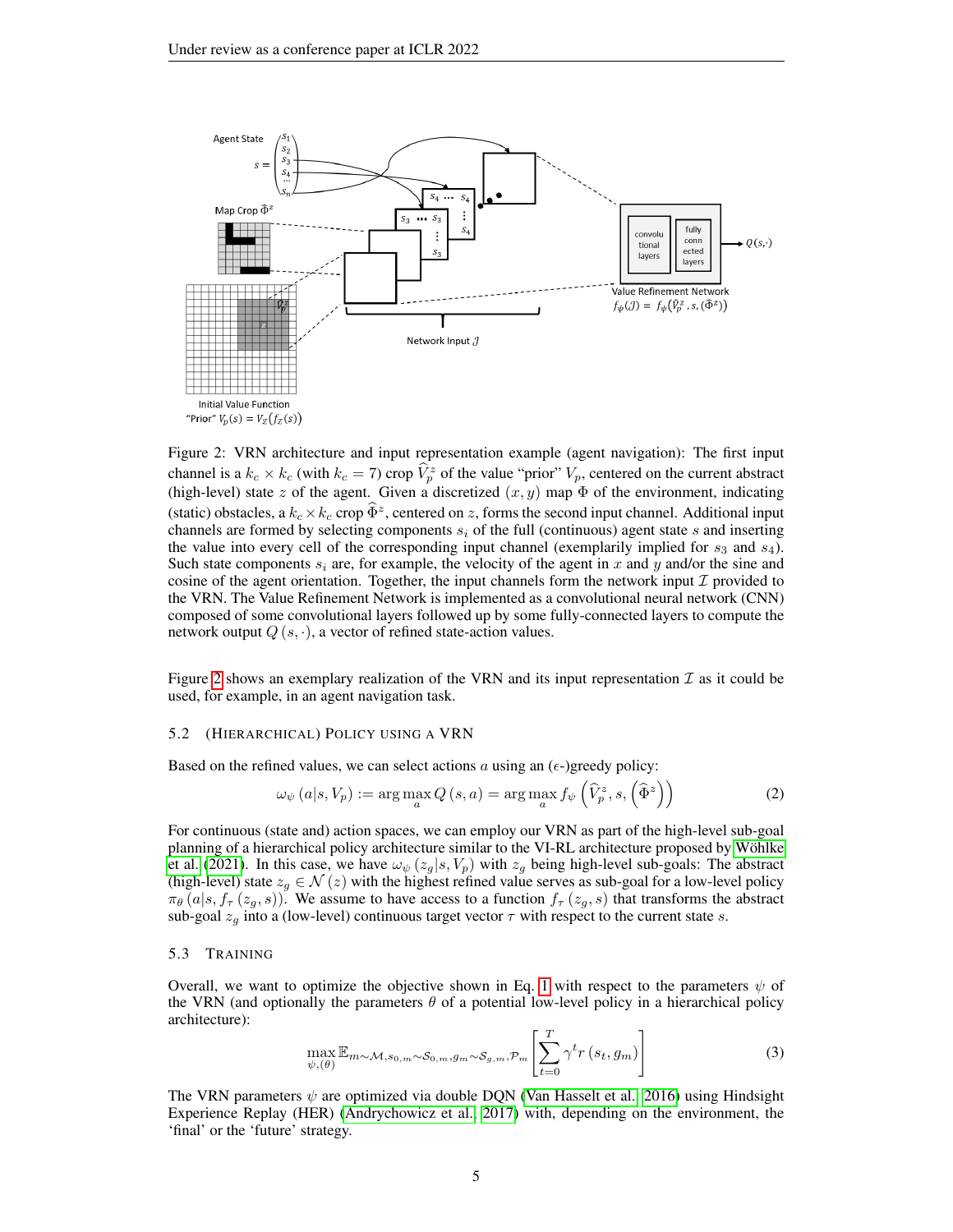Algorithm [1](#page-5-0) shows the algorithmic steps for training a VRN in a discrete action space scenario, like the one described in Sec. [4.](#page-2-2) See Alg. [2](#page-14-0) in Sec. [A.2.1](#page-12-0) in the appendix for training a VRN as part of a hierarchical policy architecture for sub-goal selection.

# Algorithm 1: VRN training

<span id="page-5-0"></span> $i = 0, \mathcal{D} \leftarrow \emptyset, \psi_i = \psi_i^-$ // initialize memory and VRN parameters while  $i < i_{max}$  do  $m \sim \mathcal{M}, s_{0,m} \sim \mathcal{S}_{0,m}, g_m \sim \mathcal{S}_{g,m}$  // sample MDP  $m$ , start, and goal  $V_p\left(s, g_m\right) \leftarrow \text{VI}_{\text{optimistic}}\left(\Phi_m, g_m\right)$  // obtain value prior  $t=0, s_t=s_{0,m}, d_t={\rm False}, D_{\mathcal{I}}, D_a, D_r, D_d, D_z \leftarrow \emptyset$  // start episode in  $m$ while  $t < T$  and  $\neg d_t$  do  $\mathcal{I}_t \leftarrow V_p, s_t, \Phi_m$  $Q\left(s_{t},\cdot\right)=f_{\psi_{i}}\left(\mathcal{I}_{t}\right)$  // VRN refines values  $a_t \leftarrow \text{epsilon}(\mathcal{Q}(s_t, \cdot))$  // select action  $s_{t+1}, r_t, d_t \leftarrow \text{step}(s_t, a_t, \mathcal{P}_m, r_m)$  // take step in the environment  $D_{\mathcal{I}} \leftarrow \mathcal{I}_t, D_a \leftarrow a_t, D_r \leftarrow r_t, D_d \leftarrow d_t, D_z \leftarrow f_{\mathcal{Z}}(s_t)$  $\left\lfloor s_t = s_{t+1}, t \leftarrow t+1 \right\rfloor$  $D_{\mathcal{I}} \leftarrow \mathcal{I}_t \leftarrow V_p, s_t, \Phi_m, D_z \leftarrow f_{\mathcal{Z}}(s_t)$ for  $j \gets 0$  to  $|D_a|-1$  do  $\mathcal{D} \leftarrow (\mathcal{I}_j, a_j, \mathcal{I}_{j+1}, r_j, d_j)$  // add transitions to memory  $\mathcal{D} \leftarrow \text{HER}_{\text{strategy}}\left(\mathcal{I}_j, a_j, \mathcal{I}_{j+1}, D_z, \Phi_m\right)$  // generate HER transitions for  $j \leftarrow 0$  to  $|D_a| - 1$  do  $\boldsymbol{\mathcal{I}}^{\text{b}}, \boldsymbol{a}^{\text{b}}, \boldsymbol{\mathcal{I}}^{\text{b}}_{\text{next}}, \boldsymbol{r}^{\text{b}}, \boldsymbol{d}$ // sample batch from memory  $\mathcal{L} =$  $\text{MSE}\left(\boldsymbol{r}^{\text{b}} + \left(1-\boldsymbol{d}^{\text{b}}\right)\gamma Q\left(\boldsymbol{\mathcal{I}}_{\text{next}}^{\text{b}},\arg\max_{a}Q\left(\boldsymbol{\mathcal{I}}_{\text{next}}^{\text{b}},\boldsymbol{a}^{\text{b}};\psi_{i}\right);\psi_{i}^{-}\right), Q\left(\boldsymbol{\mathcal{I}}^{\text{b}},\boldsymbol{a}^{\text{b}};\psi_{i}\right)\right)$  $\psi_{i+1} \leftarrow \text{update}\left(\mathcal{L}, \psi_i\right)$  // take a gradient step on VRN parameters  $i \leftarrow i + 1$ **if** i mod *target network update frequency* = 0 **then**  $\psi_i^- = \psi_i$ 

# 6 EXPERIMENTAL EVALUATION

In the previous sections, we motivated the local refinement of an initial value function (in a simpler state space abstraction) and presented a neural network architecture, the VRN, which we claim is capable of learning such a transformation. We will now empirically evaluate our VRN on challenging agent navigation tasks, investigating hypotheses *H.1* and *H.2*. Please note that for the continuous state and action space navigation tasks, we employ our VRN within a hierarchical policy architec-ture (VRN-RL) similar to the one presented in Wöhlke et al. [\(2021\)](#page-10-5) (further details in appendix Sec. [A.2.1\)](#page-12-0). The VRN is then part of the high-level sub-goal generation. By locally refining "prior" 2D shortest-path value functions with respect to the full (continuous) 3D or 6D agent state, it allows to efficiently obtain good values for sub-goal selection, even in the face of a dynamically changing environment. At the same time, costly planning operations are restricted to 2D, whereas without the refinement more (at least three) state dimensions need to be considered for sub-goal planning.

#### 6.1 DISCRETE MAZE NAVIGATION REVISITED

In our motivating example, in Sec. [4,](#page-2-2) we introduced a discrete state and action space maze navigation task featuring the agent orientation in the state space. We showed that an initial, sub-optimal 2D value function ("prior"), ignoring the orientation, can be refined effectively to an approximately optimal 3D value function by only applying few iterations of the computationally more costly 3D value iteration. In order to empirically prove that our VRN is capable of learning this local refinement procedure, we train it in the same environment having access to the same initial 2D value function "prior". Choosing a crop size of  $7 \times 7$ , corresponding to a three step look ahead, we would expect a similar performance as "VI  $2D + 3$  iters  $3D$ ". We furthermore conduct a small ablation to analyze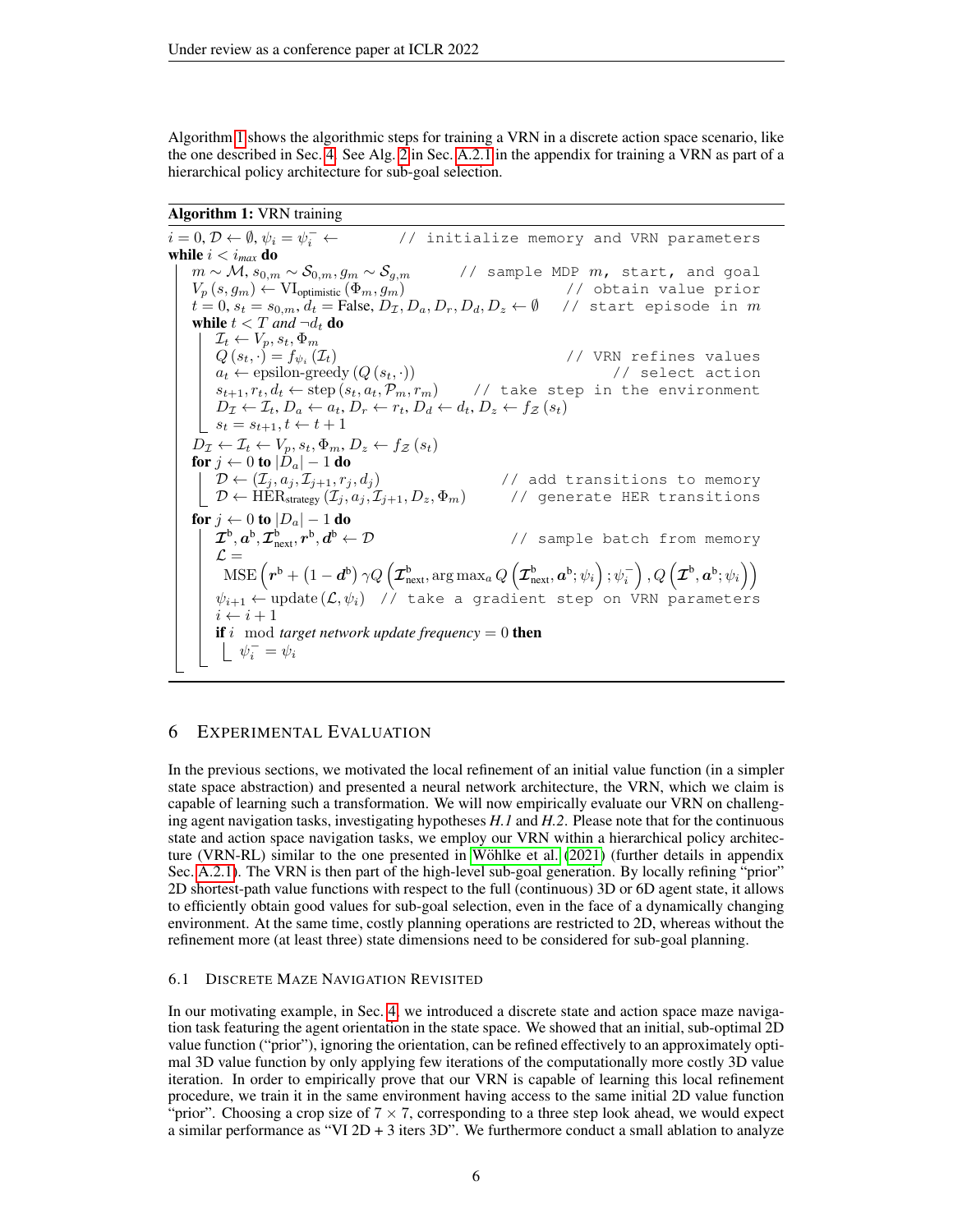<span id="page-6-0"></span>

Figure 3: Plots for maze navigation tasks: mean (solid line)  $\pm$  standard error (shaded area)

the success factors of our VRN: The importance of the "prior" value information is investigated by training "VRN NO PRIOR" without this additional information. Furthermore, by training a "DQN (PRIOR)" baseline that globally receives maze and optionally also value "prior" information, we want to study the influence of the specific VRN architecture.

Figure [3a](#page-6-0) shows the success rate over the course of the training  $1$ . Indeed, our VRN ultimately achieves a similar success rate as "VI  $2D + 3$  iters  $3D$ " and is therefore capable of learning the local refinement (*H.1*). The poor performance of "VRN NO PRIOR" emphasizes the reliance on a "prior" for refinement. "DQN (PRIOR)", which uses the same information as the VRN, but globally, performs significantly worse on the task  $2$ . Hence, we can conclude that the specific local refinement architecture of VRN is key to utilizing the available value "prior".

#### 6.2 CONTINUOUS STICK ROBOT MAZE NAVIGATION

We increase the difficulty by evaluating our VRN on the continuous state and action space "3D" stick robot maze navigation task introduced and made available by [\(Chen](#page-9-9) [et al., 2019\)](#page-9-9). The state space consists of the  $x$ - and  $y$ position as well as the orientation of the stick robot, which features very simple dynamics:  $s' = s + a$  if the movement is collision free and  $s' = s$  otherwise. Since this environment was originally proposed to evaluate (samplingbased) planners, we had to make slight modifications to use it for episodic RL. However, we keep the same time horizon  $T = 500$ . For the abstract high-level state space  $Z$  used for initial (2D) planning, the continuous  $x, y$ -

<span id="page-6-3"></span>

| Table 2: Full test set evaluation |
|-----------------------------------|
|-----------------------------------|

| Method<br>(training iteration) | <b>Success rate</b><br>(mean $\pm$ std;<br>10 seeds) |
|--------------------------------|------------------------------------------------------|
| VI-RL OM 2D (100)              | $0.48 \pm 0.17$                                      |
| <b>VRN-RL (100)</b>            | $0.57 \pm 0.15$                                      |
| VI-RL OM 2D (200)              | $0.56 \pm 0.20$                                      |
| <b>VRN-RL (200)</b>            | $0.74 \pm 0.09$                                      |

coordinates are discretized into  $30 \times 30$  tiles. Our VRN receives all three continuous state components as individual input channels (additionally to layout and value "prior" crop). Successfully reaching the goal configuration results in a reward of one. Otherwise, it is zero.

Figure [3b](#page-6-0) shows the success rate of VRN-RL over the course of the training. We also train a hierarchical VI-RL OM 2D (Wöhlke et al., 2021) baseline, which is basically VRN-RL without VRN refinement of the initial 2D value function, which reflects shortest paths. During training, maze layouts are repeatedly randomly sampled from the 2000 training layouts. For approximating the success rate, 100 layouts are randomly sampled from the 1000 test layouts. Looking at the results, VRN-RL is able to achieve higher success rates than VI-RL OM 2D, and hence successfully refines the value "prior". In addition to these training plots, we evaluated the VRN-RL and VI-RL OM 2D models after half and the entire training across the full 1000 test layouts. The results are shown in Tab. [2.](#page-6-3) VRN-RL performs consistently better than VI-RL OM 2D.

<span id="page-6-1"></span><sup>&</sup>lt;sup>1</sup>Please note that for easy comparability with the other (hierarchical) approaches, later, one "training iteration" corresponds to collecting data from multiple episodes with respect to a chosen "batch size" (3200 here). Hence, within one "training iteration" the VRN parameters are updated multiple times.

<span id="page-6-2"></span><sup>&</sup>lt;sup>2</sup>We tuned the hyper-parameters of DQN (as well as VRN) on a simpler layout of this maze navigation task and achieved reasonable success rates (see appendix Sec. [A.1.1](#page-11-0) and Fig. [6b\)](#page-11-1)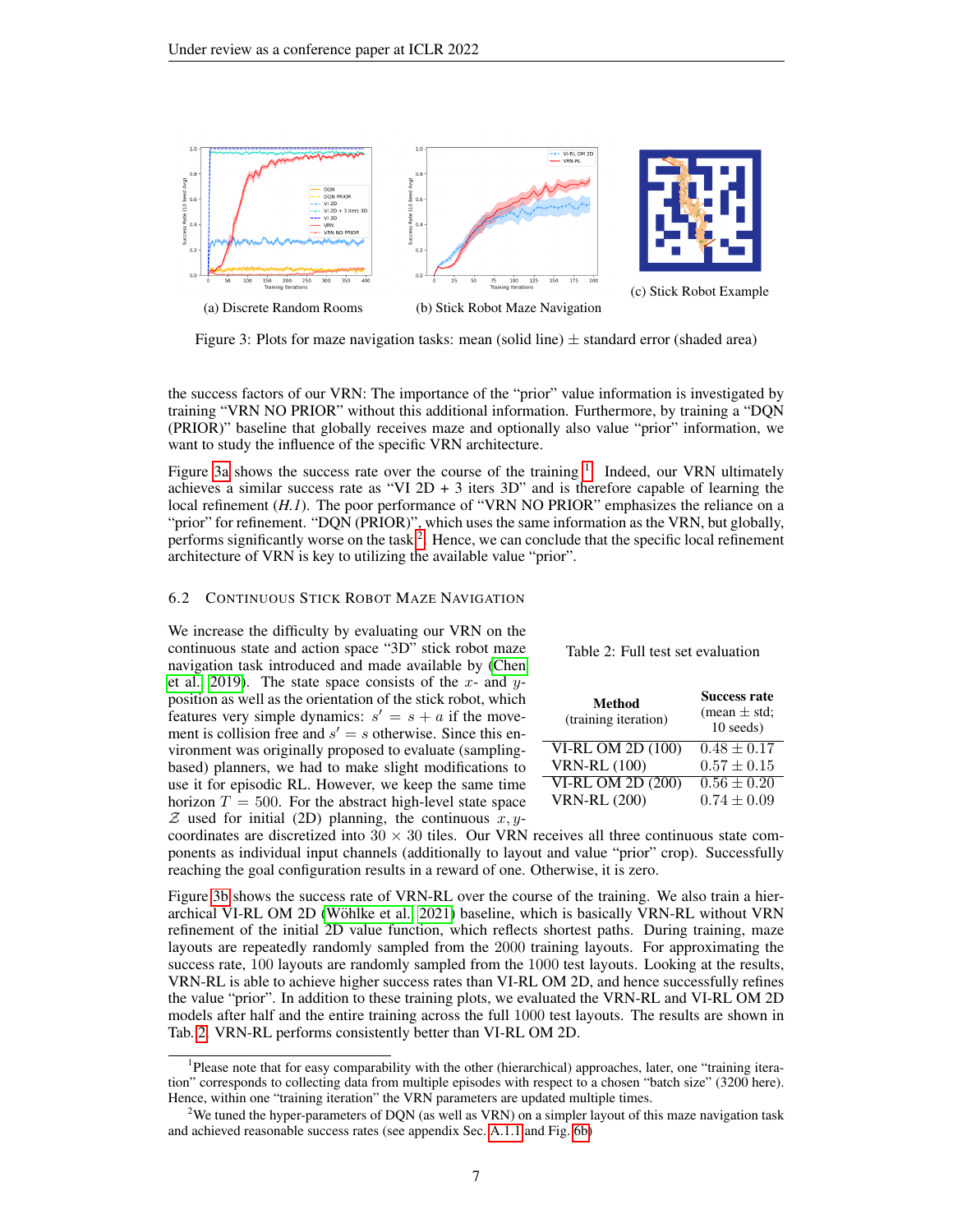<span id="page-7-1"></span>

Figure 4: Exemplary visualization of the vehicle parking tasks

Compared to the results presented for the NEXT planner in [Chen et al.](#page-9-9) [\(2019\)](#page-9-9), of  $84\%$  and  $94\%$ for their variants, respectively, VRN-RL performs a bit worse. Still, VRN-RL achieves up to 81 % success rate for the best seed in the full test set evaluation  $3$ . When looking at these numbers, it should be taken into account that our VRN-RL can be used without access to the simulation (apart from the static map), which NEXT needs to globally sample states or re-wire the tree (as part of the underlying RRT). Furthermore, our VRN-RL is able to learn the navigation from environment interaction without NEXT's safety net of a fallback RRT planner that guarantees to eventually solve the task and acquire successful training episodes.

# 6.3 NON-HOLONOMIC VEHICLE PARKING

Finally, we evaluate our VRN on two difficult vehicle parking tasks with complex non-holonomic dynamics using *highway-env* [\(Leurent, 2018\)](#page-9-14). We start with the parking task used in (Wöhlke et al., [2021\)](#page-10-5), but only allow the vehicle to drive forward (to resolve orientation ambiguity in planning of the VI-RL 3D baseline). As shown in Fig. [4a,](#page-7-1) a yellow vehicle (6D state) starting in the middle of the parking lot needs to park in the slot marked in green, which is selected at random. The vehicle receives a sparse reward of one for successfully parking and zero otherwise. For the abstract highlevel state space  $Z$  used for 2D value "prior" planning, we similar to Wöhlke et al. [\(2021\)](#page-10-5) tile the x, y-position into  $24 \times 12$  tiles, but do not include the orientation. Using VI with an optimistic transition model, we obtain initial 2D value functions, which reflect shortest paths, ignoring the non-holonomic motion constraints.

We compare our VRN(-RL) to a number of sensible baselines (more details in appendix Sec. [A.2\)](#page-12-1):

- **BSL:** A vanilla TRPO policy. Used as low-level policy for the hierarchical approaches.
- DQN-RL (PRIOR): A DQN policy operating in the high-level state space abstraction  $\mathcal Z$  to set sub-goals for low-level TRPO. Optionally, receives the initial 2D value function "prior".
- **HIRO** [\(Nachum et al., 2018\)](#page-9-6): State-of-the-art hierarchical RL approach. We use the same implementation as in Wöhlke et al. [\(2021\)](#page-10-5).
- VI-RL 3D: The hierarchical VI-RL approach as presented in Wöhlke et al. [\(2021\)](#page-10-5). Performs value iteration with a learned transition model in a 3D high-level state space abstraction explicitly including the vehicle orientation to set sub-goals for low-level RL (TRPO).
- VI-RL OM 2D: VRN-RL without using the VRN to refine the initial value function. Directly selects high-level sub-goals based on the 2D value "prior", ignoring the orientation.

In this parking task, our VRN refines the initial 2D value function based on the continuous  $x$ - and y-velocity of the vehicle as well as the sine and cosine of the vehicle orientation. The results are depicted in Fig. [5a.](#page-8-0) Only our VRN-RL and VI-RL 3D are able to efficiently learn to convincingly solve the parking task achieving roughly  $90\%$  success rate. However, VI-RL 3D needs to apply costly planning operations in a 3D state space abstraction whereas the local VRN refinement enables VRN-RL to match the performance while only requiring "prior" value planning in a lower dimensional 2D space  $(H, I)$ . VI-RL OM 2D without the VRN refinement only achieves up to 30  $\%$ success rate. DQN-RL, even with the 2D value "prior", is not able to match the performance level of VRN-RL although showing some learning progress.

<span id="page-7-0"></span> $3$ Note that [Chen et al.](#page-9-9) [\(2019\)](#page-9-9) report a single run.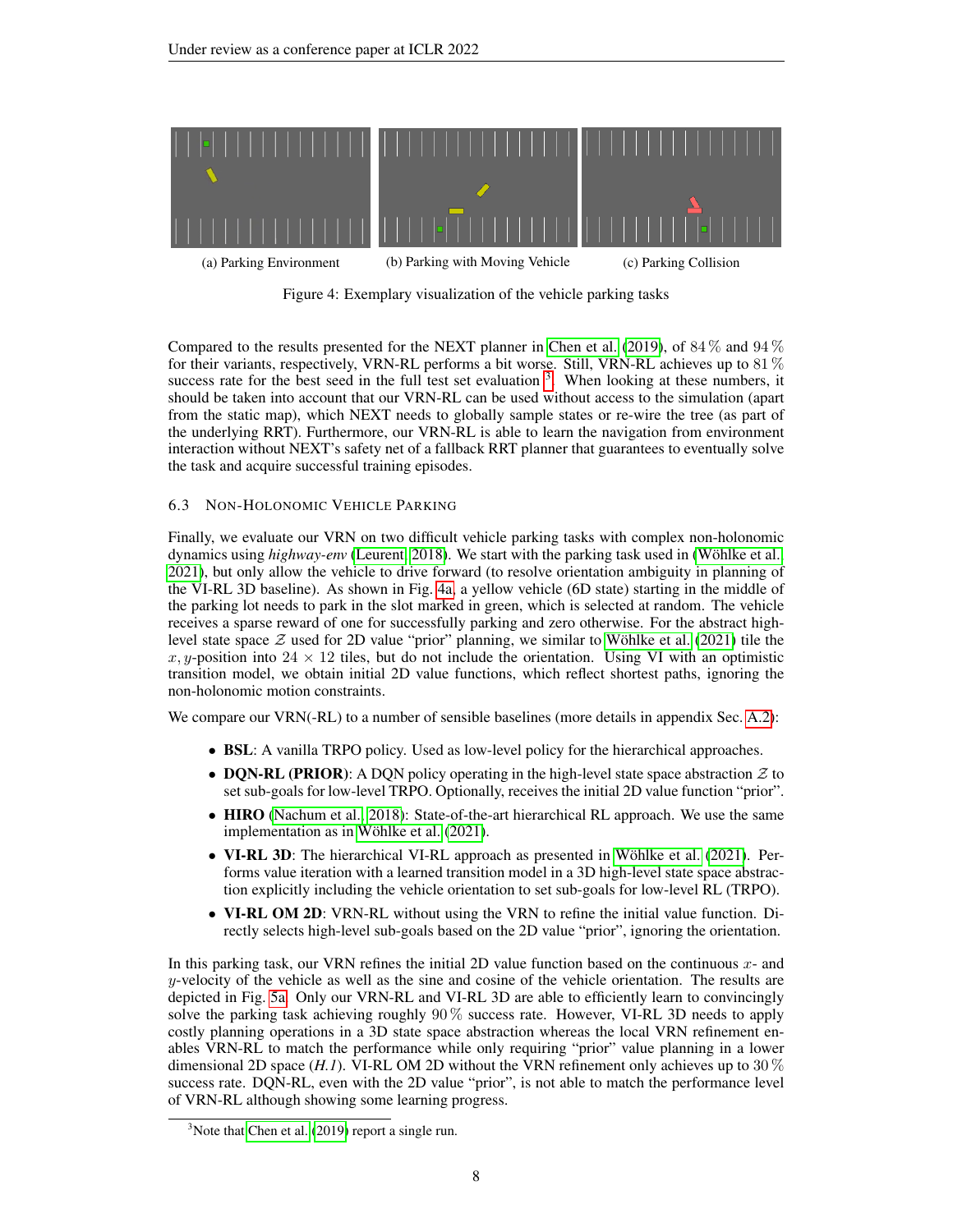<span id="page-8-0"></span>

Figure 5: Plots for vehicle parking tasks: mean (solid line)  $\pm$  standard error (shaded area)

Parking with Moving Vehicle: In order to showcase the ability of our VRN to consider latest state information (sensor measurements) during refinement to handle dynamically changing environments, we modify the parking task. As shown in Fig. [4b,](#page-7-1) we add a second vehicle, which considerably increases the difficulty of successful parking. The other vehicle drives horizontally in front of the parking slot row from which the goal is selected. The constant velocity is randomly sampled from the interval  $[1.5, 3.5]$  m/s. Upon a collision of the two vehicles, the velocity of the controlled "ego" vehicle is set to zero until the collision is resolved.

Our VRN(-RL) receives "sensory information" about the moving vehicle by marking all tiles occupied by it in the input channel containing the local map crop, in case the other vehicle is close enough. Similarly, DQN-RL (PRIOR) receives entries in the map input. We furthermore adjust the vanilla TRPO BASELINE TRACK by providing additional inputs containing a positional difference vector to the other vehicle as well as its velocity and orientation. VI-RL 3D could in principle account for the other vehicle by repeated high-level re-planning with updated map information. However, this is computationally prohibitive, increasing the training time by roughly a factor ten. On the contrary, our VRN(-RL) only requires a single network forward pass at each time step to account for the new situation.

Figure [5b](#page-8-0) shows the success rates for parking with the moving vehicle. Our VRN(-RL), by locally incorporating the sensing information about the other vehicle into its refinement, is the only approach to convincingly increase the success rate to about  $60\%$ . This result provides empirical evidence for our hypothesis that the VRN can perform well in dynamically changing environments, without re-planning, by incorporating latest state information (*H.2*). VRN-RL NO without the obstacle information performs clearly worse only achieving a bit over 20 % success rate, similar to VI-RL 3D. The DQN and TRPO baselines do not perform well at all in this dynamic setting.

### 7 CONCLUSION

In this work, we propose the Value Refinement Network (VRN), a network architecture to locally modify an initial plan in a simple state space abstraction, represented by a value function, based on the full (continuous) agent state. Training the VRN via reinforcement learning, it learns to effectively refine this initial plan to solve tasks that otherwise would require a prohibitively large state space abstraction for planning or computationally costly repeated re-planning.

Evaluating our VRN on different agent navigation tasks, we arrive at the following conclusion regarding our research hypotheses: Our VRN can successfully refine initial (shortest path) plans, represented by a value function, matching the performance of directly planning in a more complex space. Furthermore, in vehicle parking tasks with a dynamically changing environment, where considering all relevant state space dimensions in planning is infeasible, our VRN successfully incorporates latest state information to maintain high-performance without the necessity for re-planning.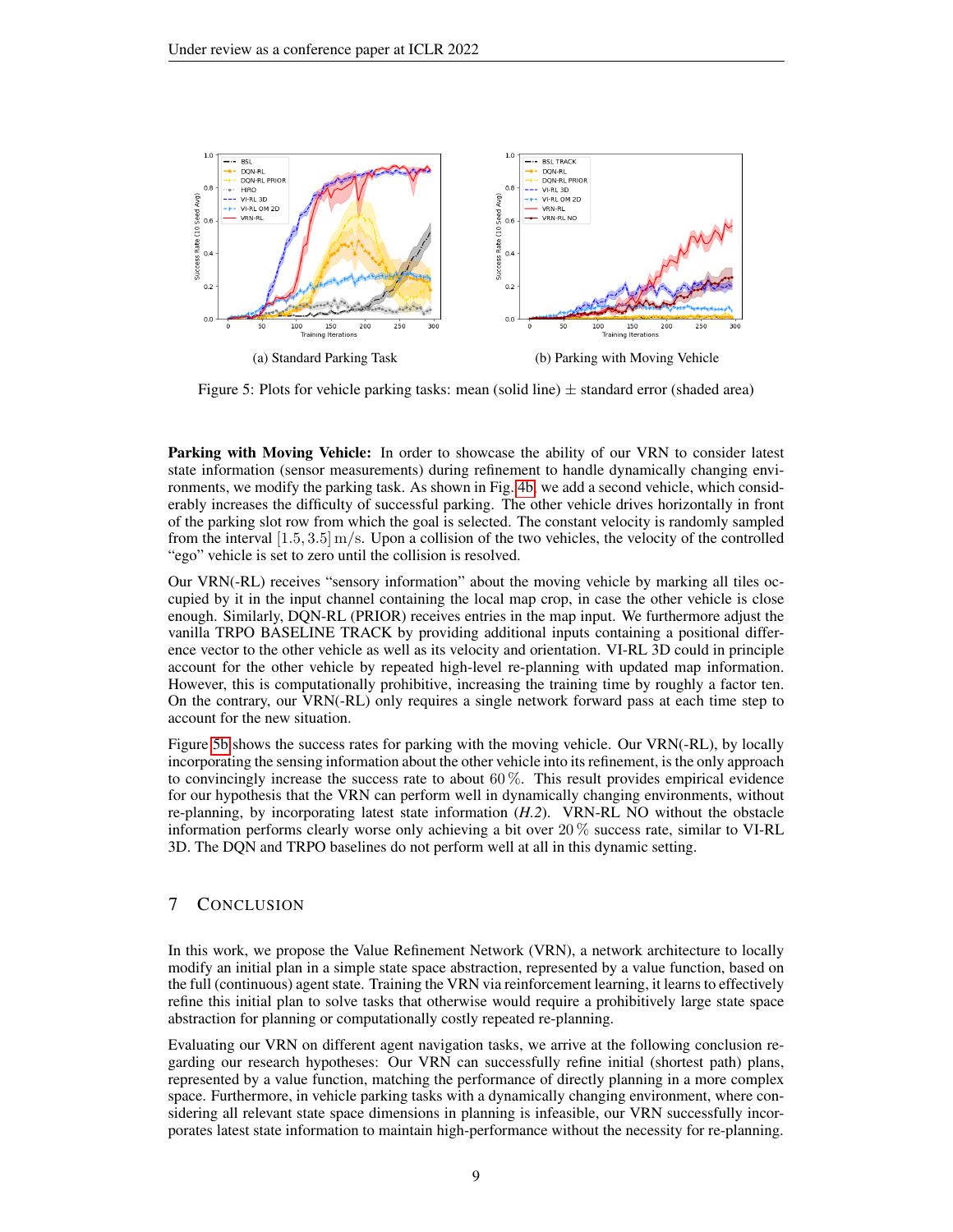Reproducibility Statement We provide details on the algorithms and benchmark environments used for the empirical evaluation, in the appendix (see Sec. [A\)](#page-11-2). After potential acceptance of this work, we plan to open source the code.

#### **REFERENCES**

- <span id="page-9-1"></span>Marcin Andrychowicz, Filip Wolski, Alex Ray, Jonas Schneider, Rachel Fong, Peter Welinder, Bob McGrew, Josh Tobin, OpenAI Pieter Abbeel, and Wojciech Zaremba. Hindsight experience replay. In *Advances in neural information processing systems*, pp. 5048–5058, 2017.
- <span id="page-9-4"></span>Pierre-Luc Bacon, Jean Harb, and Doina Precup. The option-critic architecture. In *AAAI*, 2017.
- <span id="page-9-13"></span>Richard Bellman. *Dynamic Programming*. Princeton University Press, 1957.
- <span id="page-9-9"></span>Binghong Chen, Bo Dai, Qinjie Lin, Guo Ye, Han Liu, and Le Song. Learning to plan in high dimensions via neural exploration-exploitation trees. In *International Conference on Learning Representations*, 2019.
- <span id="page-9-8"></span>Sammy Christen, Lukas Jendele, Emre Aksan, and Otmar Hilliges. Learning functionally decomposed hierarchies for continuous control tasks with path planning. *IEEE Robotics and Automation Letters*, 6(2):3623–3630, 2021. doi: 10.1109/LRA.2021.3060403.
- <span id="page-9-2"></span>Carlos Florensa, David Held, Markus Wulfmeier, Michael Zhang, and Pieter Abbeel. Reverse curriculum generation for reinforcement learning. In *Conference on Robot Learning*, pp. 482–495, 2017.
- <span id="page-9-7"></span>Anthony Francis, Aleksandra Faust, Hao-Tien Chiang, Jasmine Hsu, J Chase Kew, Marek Fiser, and Tsang-Wei Edward Lee. Long-range indoor navigation with PRM-RL. *IEEE Transactions on Robotics*, 2020.
- <span id="page-9-3"></span>Nick Haber, Damian Mrowca, Stephanie Wang, Li F Fei-Fei, and Daniel L Yamins. Learning to play with intrinsically-motivated, self-aware agents. In *Advances in Neural Information Processing Systems*, pp. 8388–8399, 2018.
- <span id="page-9-10"></span>Brian Ichter, James Harrison, and Marco Pavone. Learning sampling distributions for robot motion planning. In *2018 IEEE International Conference on Robotics and Automation (ICRA)*, pp. 7087– 7094. IEEE, 2018.
- <span id="page-9-15"></span>Diederik P Kingma and Jimmy Ba. Adam: A method for stochastic optimization. *arXiv preprint arXiv:1412.6980*, 2014.
- <span id="page-9-11"></span>Lisa Lee, Emilio Parisotto, Devendra Singh Chaplot, Eric Xing, and Ruslan Salakhutdinov. Gated path planning networks. In *International Conference on Machine Learning*, pp. 2947–2955, 2018.
- <span id="page-9-14"></span>Edouard Leurent. An environment for autonomous driving decision-making. [https://github.](https://github.com/eleurent/highway-env) [com/eleurent/highway-env](https://github.com/eleurent/highway-env), 2018.
- <span id="page-9-5"></span>Andrew Levy, George Konidaris, Robert Platt, and Kate Saenko. Learning multi-level hierarchies with hindsight. In *International Conference on Learning Representations*, 2019.
- <span id="page-9-0"></span>Volodymyr Mnih, Koray Kavukcuoglu, David Silver, Andrei A Rusu, Joel Veness, Marc G Bellemare, Alex Graves, Martin Riedmiller, Andreas K Fidjeland, Georg Ostrovski, et al. Human-level control through deep reinforcement learning. *Nature*, 518(7540):529, 2015.
- <span id="page-9-6"></span>Ofir Nachum, Shixiang Shane Gu, Honglak Lee, and Sergey Levine. Data-efficient hierarchical reinforcement learning. In *Advances in Neural Information Processing Systems*, pp. 3303–3313, 2018.
- <span id="page-9-12"></span>Nantas Nardelli, Gabriel Synnaeve, Zeming Lin, Pushmeet Kohli, Philip HS Torr, and Nicolas Usunier. Value propagation networks. In *International Conference on Learning Representations*, 2019.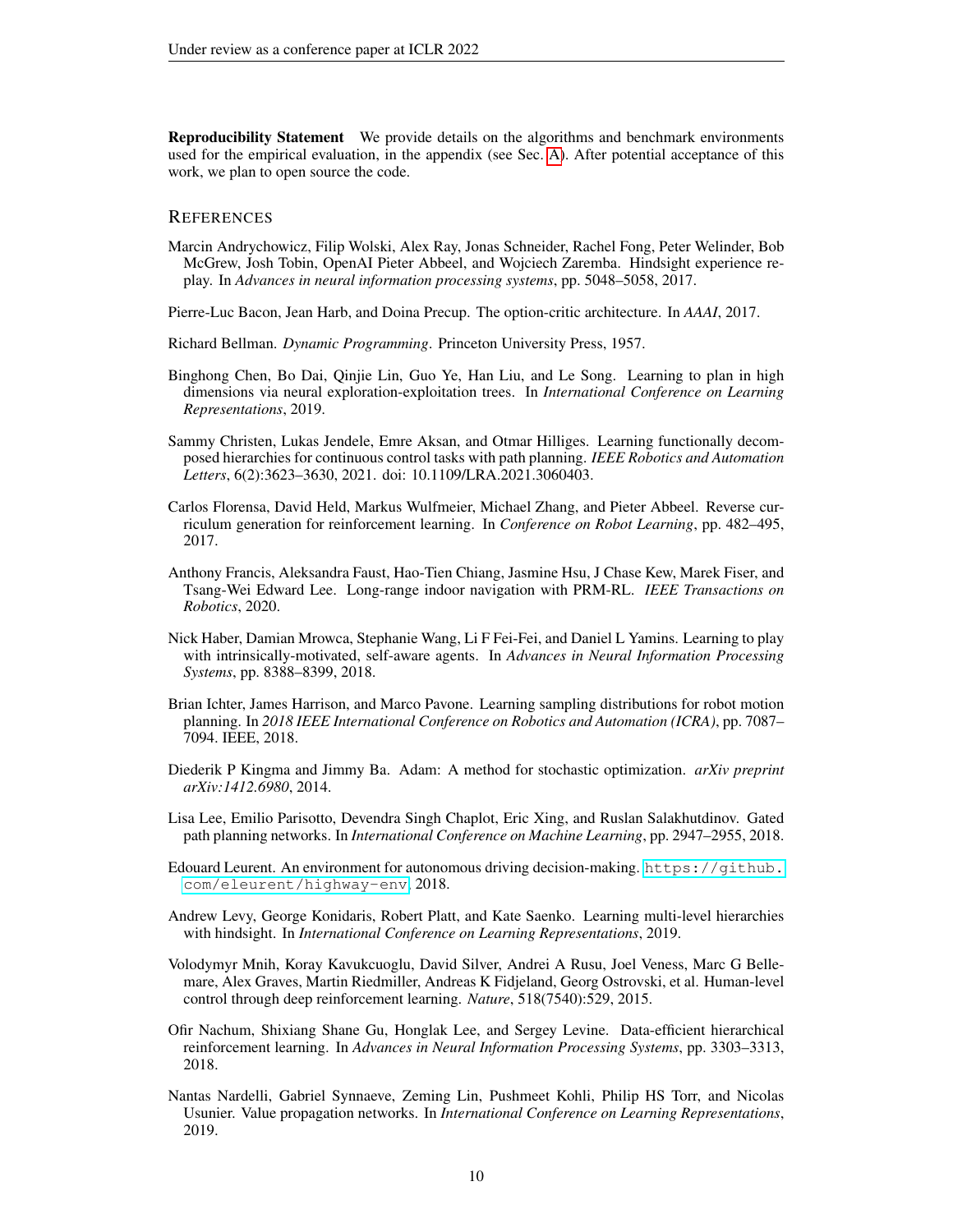- <span id="page-10-3"></span>Deepak Pathak, Pulkit Agrawal, Alexei A Efros, and Trevor Darrell. Curiosity-driven exploration by self-supervised prediction. In *Computer Vision and Pattern Recognition Workshops*, pp. 16–17, 2017.
- <span id="page-10-8"></span>John Schulman, Sergey Levine, Pieter Abbeel, Michael Jordan, and Philipp Moritz. Trust region policy optimization. In *International conference on machine learning*, pp. 1889–1897, 2015.
- <span id="page-10-1"></span>John Schulman, Philipp Moritz, Sergey Levine, Michael Jordan, and Pieter Abbeel. Highdimensional continuous control using generalized advantage estimation. In *International Conference on Learning Representations*, 2016.
- <span id="page-10-0"></span>David Silver, Thomas Hubert, Julian Schrittwieser, Ioannis Antonoglou, Matthew Lai, Arthur Guez, Marc Lanctot, Laurent Sifre, Dharshan Kumaran, Thore Graepel, et al. A general reinforcement learning algorithm that masters chess, shogi, and Go through self-play. *Science*, 362(6419):1140– 1144, 2018.
- <span id="page-10-6"></span>Aviv Tamar, Yi Wu, Garrett Thomas, Sergey Levine, and Pieter Abbeel. Value iteration networks. In *Advances in Neural Information Processing Systems*, pp. 2154–2162, 2016.
- <span id="page-10-7"></span>Hado Van Hasselt, Arthur Guez, and David Silver. Deep reinforcement learning with double qlearning. In *Proceedings of the AAAI conference on artificial intelligence*, volume 30, 2016.
- <span id="page-10-4"></span>Alexander Sasha Vezhnevets, Simon Osindero, Tom Schaul, Nicolas Heess, Max Jaderberg, David Silver, and Koray Kavukcuoglu. FeUdal networks for hierarchical reinforcement learning. In *International Conference on Machine Learning*, pp. 3540–3549, 2017.
- <span id="page-10-9"></span>Ziyu Wang, Tom Schaul, Matteo Hessel, Hado Hasselt, Marc Lanctot, and Nando Freitas. Dueling network architectures for deep reinforcement learning. In *International conference on machine learning*, pp. 1995–2003. PMLR, 2016.
- <span id="page-10-2"></span>Jan Wohlke, Felix Schmitt, and Herke van Hoof. A performance-based start state curriculum frame- ¨ work for reinforcement learning. In *Autonomous Agents and MultiAgent Systems*, pp. 1503–1511, 2020.
- <span id="page-10-5"></span>Jan Wohlke, Felix Schmitt, and Herke van Hoof. Hierarchies of planning and reinforcement learning ¨ for robot navigation. In *IEEE International Conference on Robotics and Automation*, 2021.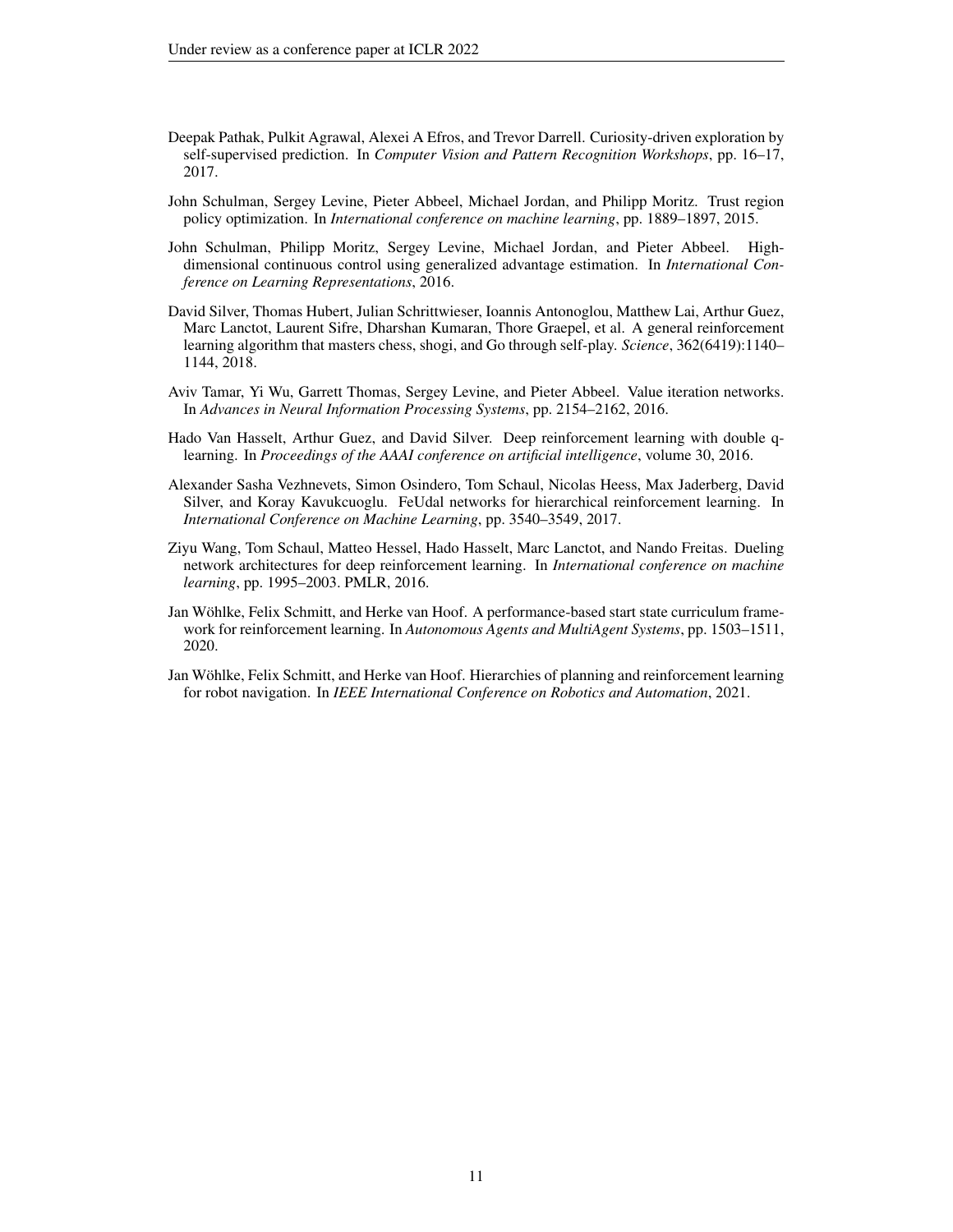<span id="page-11-1"></span>

Figure 6: Empty Room Discrete Maze Navigation

# <span id="page-11-2"></span>A APPENDIX

#### A.1 ADDITIONAL ENVIRONMENT DETAILS

#### <span id="page-11-0"></span>A.1.1 DISCRETE MAZE NAVIGATION

Wide Corridor Maze Generation: We first generate  $9 \times 9$  random mazes. Then, we expand every other row and column (the corridors) so that one tile is replaced by five tiles of the same value, resulting in the wide corridors.

State Space S:  $s = (x, y, \vartheta)^T$  with  $x \in \{0, ..., 24\}$ ,  $y \in \{0, ..., 24\}$ , and  $\vartheta \in$ {'North', 'North-East', 'East', 'South-East', 'South', 'South-West', 'West', and 'North-West'}

State Space Abstraction  $\mathcal{Z} \mathbf{:} \ z = \left( x, y \right)^T$ 

Hindsight Experience Replay (HER) [\(Andrychowicz et al., 2017\)](#page-9-1): For the discrete maze navigation, we generate four HER transitions per transition using the 'future' HER strategy, when training VRN or DQN. 'Future' means that we randomly sample four abstract states without replacement from the sequence of abstract states traversed during the episode that appear in the episode after the current abstract state  $z$  underlying the transition at hand. Each of the sampled states serves as the HER goal  $z_{q,HER}$  for one corresponding HER transition that is added to the memory alongside the normal transition. If the abstract state z equals the HER goal  $z_{q,HER}$ , the reward of the HER transition is set to one and the done flag d to 'True'. The network inputs  $\mathcal I$  and  $\mathcal I'$  of the HER transitions are modified according to the HER goal  $z_{a,HER}$ : For DQN, the 'goal state channel' is adjusted. Furthermore, the value function 'prior' for VRN (and DQN) in  $Z$  is re-computed with the new goal  $z_{q, \text{HER}}$ .

Parameter Tuning on Simple Layout: We tuned the parameters of the double DQN [\(Van Hasselt](#page-10-7) [et al., 2016\)](#page-10-7) trainer of our VRN and the DQN baseline on a smaller, single-layout version, shown in Fig. [6a,](#page-11-1) of the discrete maze navigation task. With a size of only  $13 \times 13$  position tiles, the horizon is set to  $T = 20$ . The agent always starts in the green tile in the middle with a randomly sampled orientation. The goal tile is uniformly sampled from the tiles shown in red when starting an episode. The dynamics are the same as for the bigger, random-layout version. The performance of our VRN and the DQN baseline for this simpler discrete maze navigation task is shown in Fig. [6b.](#page-11-1) Both are able to achieve a high success rate, which means that we found suitable hyper-parameters.

#### A.1.2 CONTINUOUS STICK ROBOT MAZE NAVIGATION

Mazes: We use the same sets of 2000 dedicated training and 1000 dedicated test maze navigation problems, respectively. Each problem consists of a  $15 \times 15$  maze layout (example shown in Fig. [3c\)](#page-6-0) with a specific start and a specific goal configuration for the stick robot.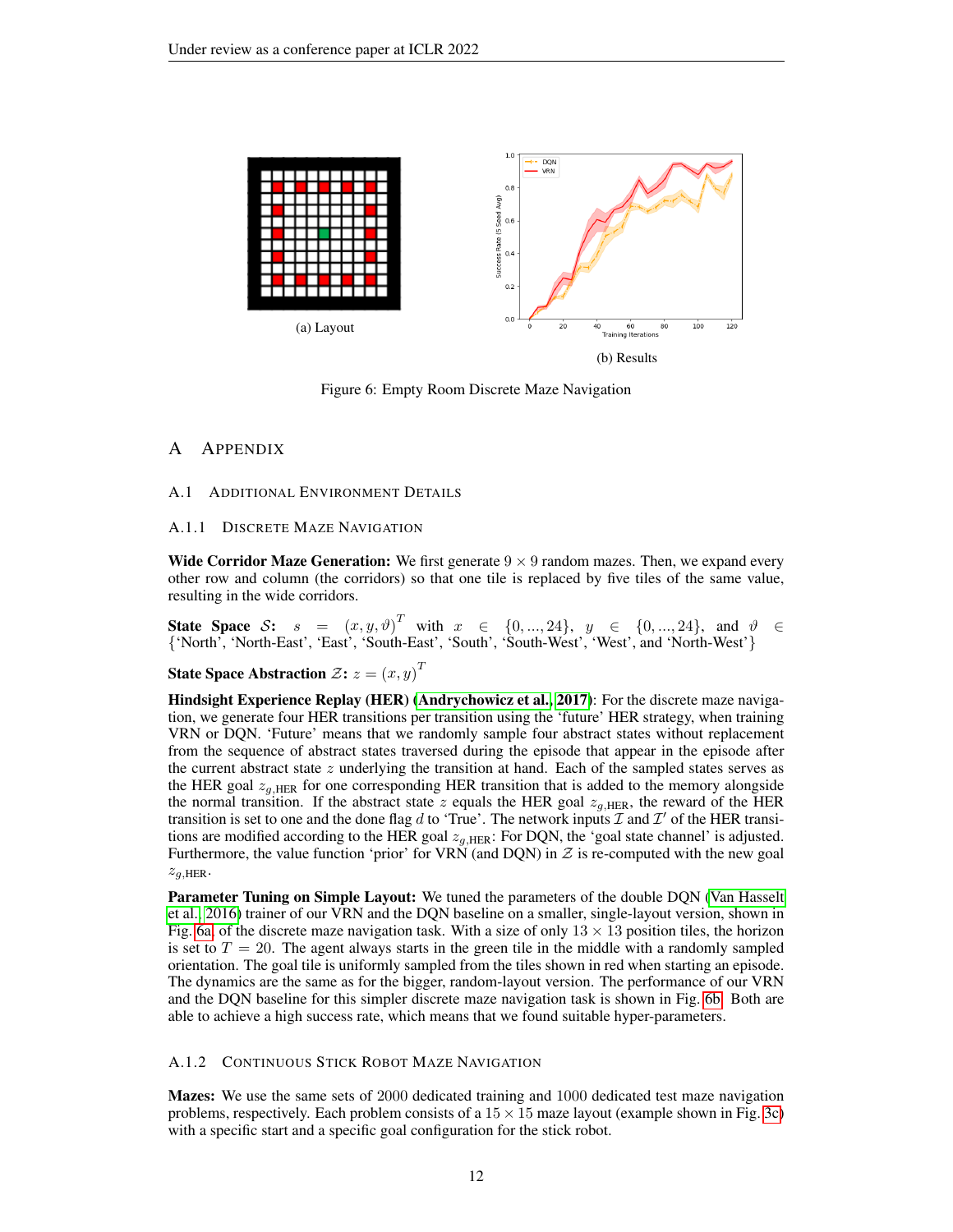State Space S:  $s = (x, y, \vartheta)^T$  with  $x \in [-1, 1], y \in [-1, 1]$ , and  $\vartheta \in [-0.4, 0.4]$  [\(Chen et al.](#page-9-9) [\(2019\)](#page-9-9) normalized the angle interval  $[-\pi, \pi]$  to this arbitrary interval)

State Space Abstraction  $\mathcal{Z}$ :  $z = (\bar{x}, \bar{y})^T$  with  $\bar{x} \in \{0, ..., 29\}, \bar{y} \in \{0, ..., 29\}$ , regularly tiling the continuous  $x$ - and  $y$ -coordinate

Hindsight Experience Replay (HER) [\(Andrychowicz et al., 2017\)](#page-9-1): We use the same 'future' strategy with four HER transitions as for the discrete maze navigation above.

#### A.1.3 NON-HOLONOMIC VEHICLE PARKING

We allow only for forward driving by not allowing negative velocities in direction of the heading of the vehicle:  $v' = \max(0, v + a \cdot \Delta t)$ . If the (ego) vehicle leaves the parking lot (see x- and y-limits below), the episode terminates.

**State Space** S:  $s = (x, y, v_x, v_y, \cos(\theta), \sin(\theta))^T$  with  $x \in [-0.48, 0.48], y \in [-0.24, 0.24]$ , and  $\vartheta \in [-\pi, \pi]$ 

State Space Abstraction  $Z$  (for DQN-RL (PRIOR), VI-RL OM 2D, and VRN-RL (NO)):  $z =$  $(\bar{x}, \bar{y})^T$  with  $\bar{x} \in \{0, ..., 24\}, \bar{y} \in \{0, ..., 12\}$ , regularly tiling the continuous x- and y-coordinate

**3D State Space Abstraction**  $\mathcal{Z}_{3D}$  (for VI-RL 3D):  $z=\left(\bar{x},\bar{y},\bar{\vartheta}\right)^T$  with  $\bar{\vartheta}\in\{0,...,7\}$ 

Hindsight Experience Replay (HER) [\(Andrychowicz et al., 2017\)](#page-9-1): Due to better performance, we use the 'final' HER strategy for the non-holonomic vehicle parking tasks: The final abstract state reached in the episode serves as the only HER goal  $z_{q,HER}$ . Similarly to the 'future' strategy, a HER transition is added to the memory using  $z_{q,\text{HER}}$  as goal and adjusting the transition accordingly.

Moving Vehicle: We initialize the moving vehicle differently, depending on whether the selected goal  $g = (x_g, y_g, 0, 0, \cos(\vartheta_g), \sin(\vartheta_g))^T$  (parking slot) is in the upper or lower row. If it is in the upper row ( $y_g < 0$ ), we initialize the moving vehicle at position  $(x_g - 0.08, -0.08)$  with orientation  $\vartheta = 0$ . If the goal is in the lower row  $(y_g > 0)$ , we initialize the moving vehicle at position  $(x_g + 0.08, 0.08)$  with orientation  $\vartheta = -\pi$ . This specific initialization of the moving vehicle increases the likelihood of the ego vehicle having to deal with an encounter during parking. The "forward" velocity is uniformly sampled from the interval [1.5, 3.5].

#### <span id="page-12-1"></span>A.2 ADDITIONAL ALGORITHM DETAILS

#### <span id="page-12-0"></span>A.2.1 VRN(-RL)

Network Architecture: The VRN is a CNN with two convolutional layers (no padding, stride one) with  $3 \times 3$  kernels and 16 and 32 feature maps, respectively. The  $3 \times 3$  features maps resulting from applying the convolutions to the  $7 \times 7$  input, are flattened and passed through two fully-connected layers with 64 hidden neurons each. The linear output layer outputs a vector of eight (four in case of Stick Robot Navigation) refined Q-values. We use ReLU activation.

#### Double DQN [\(Van Hasselt et al., 2016\)](#page-10-7) training:

- Memory capacity: 160000
- Optimizer: Adam [\(Kingma & Ba, 2014\)](#page-9-15)
- Learning rate:  $1 \times 10^{-4}$
- Batch size: 128
- Target update frequency: 1000
- Gradient clipping:  $[-1, 1]$
- Discount  $\gamma$ : 0.99

#### Input representation  $I$  by environment: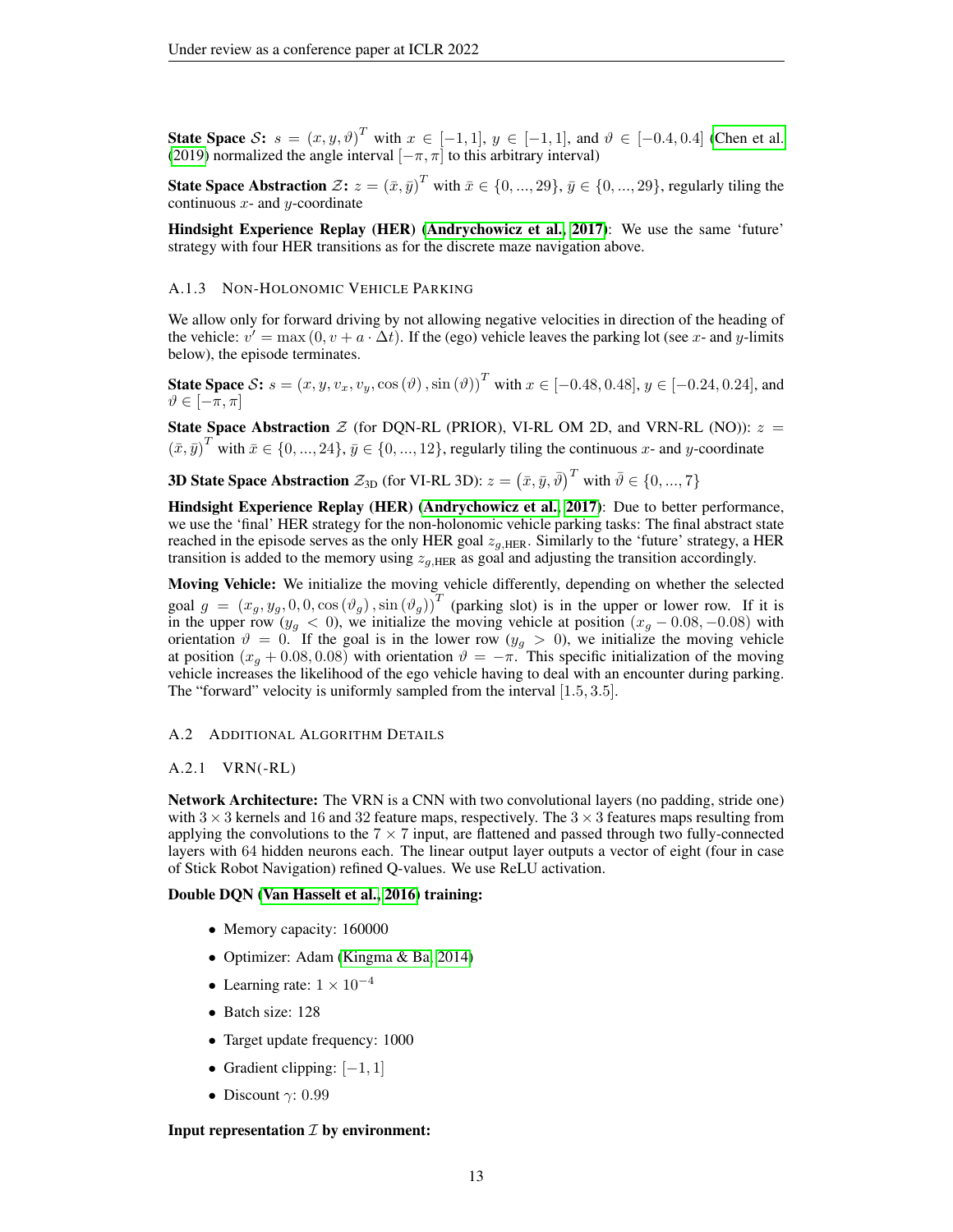- *Discrete Maze Navigation*: Channel containing the layout map crop  $\hat{\Phi}^z$ , channel with co-<br>since of orientation, showed with sine of orientation, showed containing the value function sine of orientation, channel with sine of orientation, channel containing the value function "prior" crop  $\widehat{V}_p^z$
- *Stick Robot Maze Navigation*: Channel containing the layout map crop  $\widehat{\Phi}^z$ , channel with x, channel with y, channel with  $\vartheta$ , channel containing the value function "prior" crop  $\hat{V}_p^z$
- *Non-Holonomic Vehicle Parking*: Channel containing the layout map crop  $\widehat{\Phi}^z$  (with moving vehicle indicated as obstacle; marking all cells occupied by part of the moving vehicle), channel with  $v_x$ , channel with  $v_y$ , channel with  $\cos(\theta)$ , channel with  $\sin(\theta)$ , channel containing the value function "prior" crop  $\hat{V}_p^z$

For the discrete maze navigation, we obtain the "cosine and sine of orientation" the following way: We map the orientations 'North', 'North-East', 'East', etc. to the corresponding orientations: "North"  $\vartheta = 0$ , "North East"  $\vartheta = \frac{\pi}{4}$ , and analogously. Based on these orientations  $\vartheta$ , we compute the cosine and the sine.

#### Low-level sub-goal / target vector-guided RL policy  $\pi_{\theta}$  (in case of VRN-RL):

Similar to Wöhlke et al. [\(2021\)](#page-10-5), we train a sub-goal-conditioned low-level policy  $\pi_{\theta}(a|s, f_{\tau}(z_q, s))$ for low-level control via TRPO [\(Schulman et al., 2015\)](#page-10-8). It is trained using the "sub-episodes" that arise within the training episodes of horizon  $T$  from repeated sub-goal selection of the high-level policy  $\omega$ . The execution of a sub-goal  $z_q$  has a maximum time horizon of  $T_{z_q} \ll T$ , which is five for the stick robot maze navigation and two for the non-holonomic vehicle parking tasks. Upon reaching the sub-goal  $z_q$  / satisfying the target vector  $\tau$ , the low-level policy receives are sparse intrinsic reward of one and otherwise zero. After reaching  $T_{z_g}$  or succeeding in the sub-goal navigation, the "sub-episode" ends and a new high-level sub-goal is selected.

TRPO hyper-parameters:

- Actor network: MLP with three hidden layers of 64 neurons each (ReLU activation)
- Critic network: MLP with three hidden layers of 64 neurons each (ReLU activation)
- GAE advantage estimator with  $\lambda = 0.95$
- Max KL:  $5 \times 10^{-4}$
- Damping:  $5 \times 10^{-3}$
- Batch Size: 10000
- Discount:  $\gamma = 0.99$

For the stick robot maze navigation, the policy output is passed through a Tanh activation multiplied by  $\frac{1}{15}$  to limit the output range (twice the minimum corridor width in the maze).

#### Low-Level Target Vector Generation (in case of VRN-RL):

- *Stick Robot Maze Navigation*: The four refined Q-values correspond to directional targets 'North', 'East', 'South', and 'West'. According to the selected direction, the positional target for the low-level policy are the continuous  $x$ - and  $y$ -coordinates of the center of the corresponding neighboring high-level tile (i.e.  $(\bar{x}, \bar{y} + 1)^T$  for 'North'). Furthermore, an orientation target for the low-level policy matching the directional target is set: 0.2, 0,  $-0.2$ , and  $-0.4$  for 'North', 'East', 'South', and 'West', respectively. The target vector  $\tau$  is repeatedly updated with respect to the (low-level) state s: It is computed as the difference vector between the positional and orientational target and the corresponding components of s. In case the directional target corresponds to the abstract state corresponding to the goal configuration, the target vector  $\tau$  is set to the difference between the goal configuration and the state s.
- *Non-Holonomic Vehicle Parking*: The eight refined Q-values correspond to directional targets 'North', 'North-East', 'East', 'South-East', 'South', 'South-West', 'West', and 'North-West'. According to the selected direction, the positional target for the low-level policy are the continuous  $x$ - and  $y$ -coordinates of the center of the corresponding neighboring highlevel tile (i.e.  $(\bar{x} + 1, \bar{y} - 1)^T$  for 'South-East'). Furthermore, an orientation target for the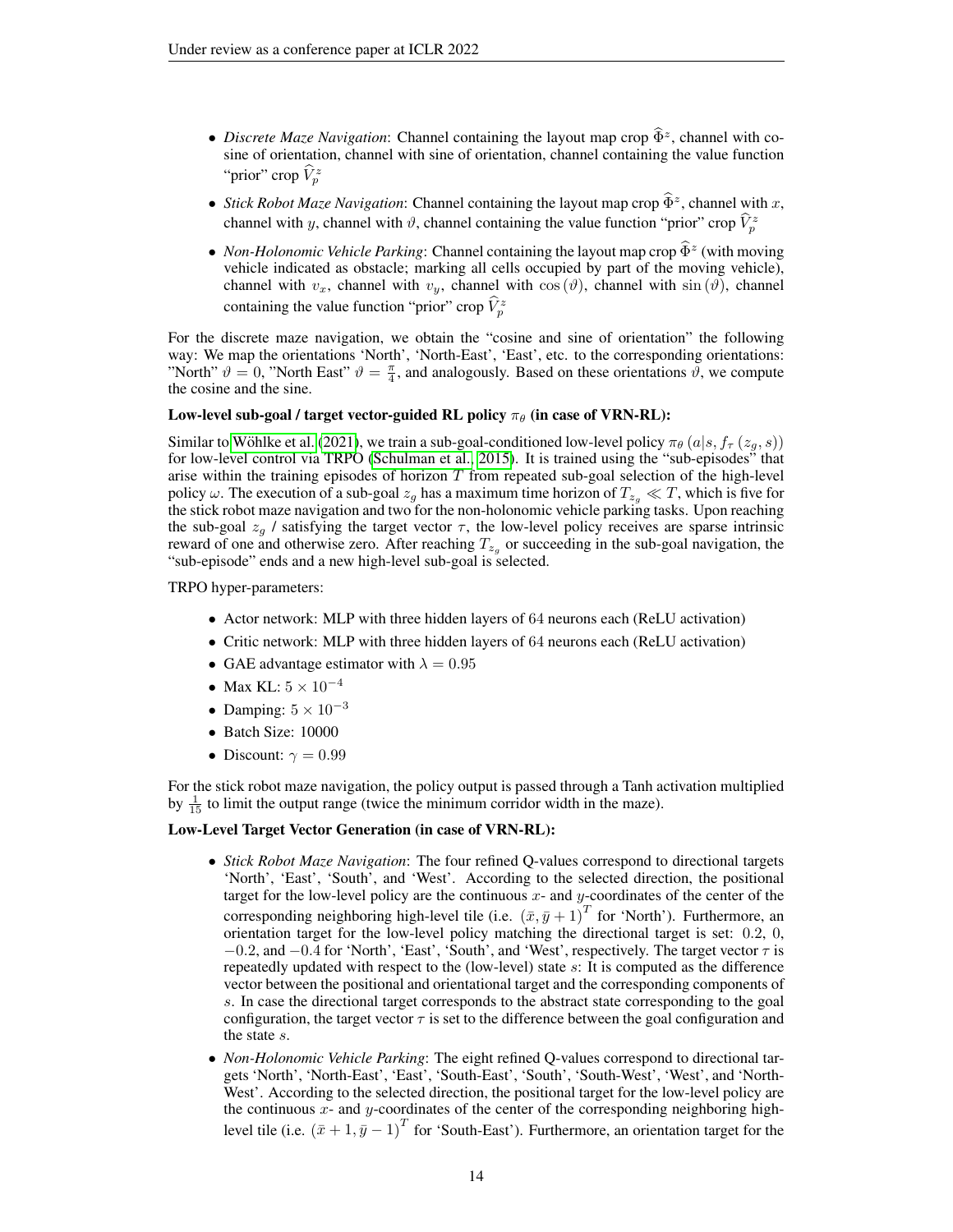low-level policy matching the directional target is set: Cosine and sine of the orientation  $\vartheta$ matching the direction (i.e.  $\vartheta = \frac{\pi}{4}$  for 'North-East', or  $\vartheta = \frac{-3\pi}{4}$  for 'South-West'). The target vector  $\tau$  is repeatedly updated with respect to the (low-level) state s: It is computed as the difference vector between the positional and orientational target and the corresponding components of s.

VRN-RL algorithm sketch: An overview over the algorithmic implementation of VRN-RL is provided in Alg. [2.](#page-14-0)

<span id="page-14-0"></span>Algorithm 2: VRN-RL training (with low-level TRPO policy)  $i=0, \mathcal{D}_H, \mathcal{D}_L \leftarrow \emptyset, \psi_i=\psi_i^-, \theta \leftarrow \quad \quad \text{/} \quad \text{initialize memories and parameters}$ for  $n^{iter} \leftarrow 1$  *to*  $n_{max}$  *do* while |DL| < *TRPO batch size* do  $m \sim \mathcal{M}, s_{0,m} \sim \mathcal{S}_{0,m}, g_m \sim \mathcal{S}_{g,m}$  // sample MDP  $m$ , start, and goal  $V_p\left(s, g_m\right) \leftarrow \text{VI}_{\text{optimistic}}\left(\Phi_m, g_m\right) \hspace{2.5cm}\left/\left/\right. \right. \right. \hspace{2.5cm}\left. \right)$  obtain value prior  $t = 0, s_t = s_{0,m}, d_t = \text{False}, D_{\mathcal{I}}, D_{z_g}, D_r, D_d, D_z \leftarrow \emptyset, k = 0, t_k = 0 \quad \text{if start}$ episode in m  $\mathcal{I}_{t_0} \leftarrow V_p, s_t, \Phi_m$  $Q(s_t, \cdot) = f_{\psi_i}(\mathcal{I}_{t_0})$ ) // VRN refines values  $z_{q,t_0} \leftarrow \text{epsilon}(\mathcal{Q}(s_t, \cdot))$  // select sub-goal while  $t < T$  and  $\neg d_t$  do  $a_t \sim \pi_{\theta_{n^{\text{iter}}}}\left(s_t, f_{\tau}\left(s_t, z_{g,t_k}\right)\right)$  $s_{t+1}, r_t, d_t \leftarrow \text{step}(s_t, a_t, \mathcal{P}_m, r_m)$  // take step in the environment  $D_z \leftarrow f_{\mathcal{Z}}(s_t)$  $\mathcal{D}_L \leftarrow (s_t, a_t, r_t, s_{t+1})$  $s_t = s_{t+1}, t \leftarrow t + 1$ if  $(f_{\mathcal{Z}}\left(s_{t}\right)=z_{g,t_{k}})\vee\left(t-t_{k}=T_{z_{g}}\right)$  then  $D_\mathcal{I} \leftarrow \mathcal{I}_{t_k}, D_{z_g} \leftarrow z_{g,t_k}, D_r \leftarrow 0, D_d \leftarrow \textsf{False}$  // sub-goal reached  $k \leftarrow k + 1, t_k = t$  $\mathcal{I}_{t_k} \leftarrow V_p, s_t, \Phi_m$  $Q(s_t, \cdot) = f_{\psi_i}(\mathcal{I}_{t_k})$  $\begin{array}{|l|l|} Q\left(s_{t}, \cdot\right)=f_{\psi_{i}}\left(\mathcal{I}_{t_{k}}\right) & \text{ // VRN refines values} \ z_{g,t_{k}} \leftarrow \text{epsilon-reg of } \left(Q\left(s_{t}, \cdot\right)\right) & \text{ // select new sub–goal} \end{array}$  $\frac{1}{2}$  // select new sub-goal  $D_{\mathcal{I}} \leftarrow \mathcal{I}_{t_k}, D_{z_g} \leftarrow z_{g,t_k}, D_r \leftarrow r_t, D_d \leftarrow d_t$  $D_{\mathcal{I}} \leftarrow \mathcal{I} \leftarrow V_p, s_t, \Phi_m, D_z \leftarrow f_{\mathcal{Z}}(s_t)$ for  $j \leftarrow 0$  to  $|D_{z_{g}}| - 1$  do  $D_H \leftarrow (\dot{\mathcal{I}}_j, \dot{z}_{g,j}, \mathcal{I}_{j+1}, r_j, d_j)$  // add transitions to memory  $\mathcal{D}_H \leftarrow \overleftrightarrow{\text{HER}}_{\text{strategy}}^{3,3,6}(\mathcal{I}_j, z_{g,j}, \mathcal{I}_{j+1}, D_z, \Phi_m)$  // generate HER | transitions for  $j \leftarrow 0$  to  $|D_{z_{g}}| - 1$  do  $\bm{\mathcal{I}}^{\rm b}, \bm{z}_{\bm{g}}^{\rm b}, \bm{\mathcal{I}}_{\rm next}^{\rm b}, \overset{~}{r}^{\rm b}, \bm{d}$ // sample batch from memory  $\mathcal{L} =$  $\text{MSE}\left(\boldsymbol{r}^{\text{b}} + \left(1-\boldsymbol{d}^{\text{b}}\right)\gamma Q\left(\boldsymbol{\mathcal{I}}_{\text{next}}^{\text{b}},\arg\max_{a}Q\left(\boldsymbol{\mathcal{I}}_{\text{next}}^{\text{b}},\boldsymbol{z}_{\boldsymbol{g}}^{\text{b}};\psi_{i}\right);\psi_{i}^{-}\right),Q\left(\boldsymbol{\mathcal{I}}^{\text{b}},\boldsymbol{z}_{\boldsymbol{g}}^{\text{b}};\psi_{i}\right)\right)$  $\psi_{i+1} \leftarrow \text{update}\left(\mathcal{L}, \psi_i\right) \hspace{2.5cm} \text{ // take a gradient step on VRN}$ parameters  $i \leftarrow i + 1$ **if** i mod *target network update frequency* = 0 **then**  $\psi_i^- = \psi_i$  $\theta_{n^{iter}+1} \leftarrow \text{TRPO}(\theta_{n^{iter}}, \mathcal{D}_L)$  // update low-level policy parameters  $\mathcal{D}_L \leftarrow \emptyset$